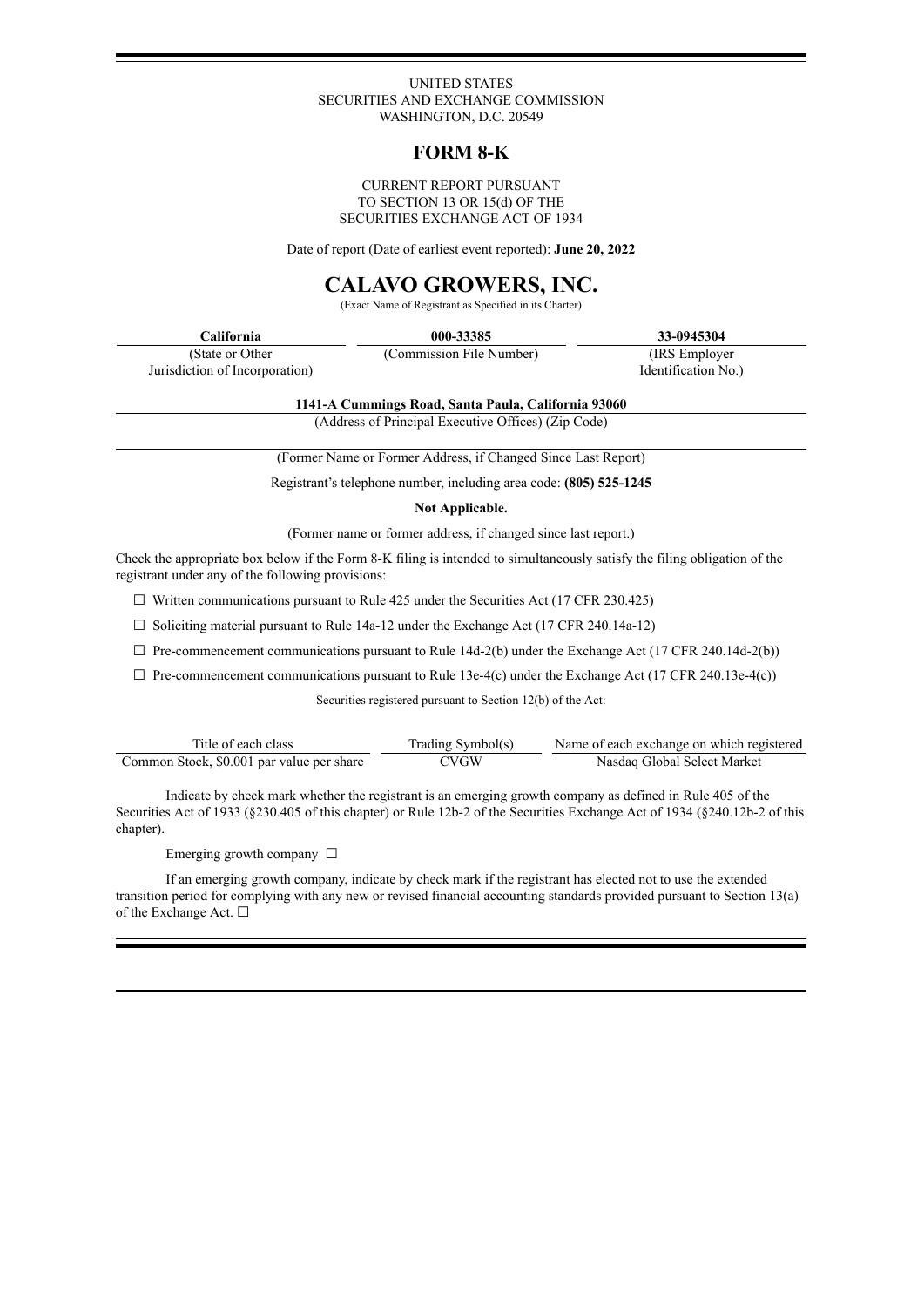#### **Item 5.02 Departure of Directors or Certain Officers; Election of Directors; Appointment of Certain Officers; Compensatory Arrangements of Certain Officers.**

On June 20, 2022, Rob Wedin, our Executive Vice President, Fresh Sales, gave notice of his retirement, which is expected to occur on October 31, 2022. Upon the commencement of service by Danny Dumas as Senior Vice President and General Manager of Calavo Grown, discussed under Item 8.01 below, which is expected to occur on July 11, 2022, Mr. Wedin will cease to serve Calavo Growers, Inc. ("Calavo") in an executive officer capacity but will continue as an employee in a transitional role until his retirement date.

#### **Item 7.01 Regulation FD Disclosure.**

On June 21, 2022, Calavo issued a press release announcing the appointment of Mr. Danny Dumas as Senior Vice President and General Manager of Calavo Grown and the retirement of Rob Wedin from the position of Executive Vice President, Fresh Sales. A copy of the press release is filed as Exhibit 99.1 hereto and incorporated herein by reference.

In accordance with General Instruction B.2 of Form 8-K, Exhibit 99.1 is being furnished and shall not be deemed to be "filed" for purposes of Section 18 of the Securities Exchange Act of 1934, as amended (the "Exchange Act"), or otherwise subject to the liabilities of that section, and shall not be deemed to be incorporated by reference into any of Calavo's filings under the Securities Act of 1933, as amended, or the Exchange Act, whether made before or after the date hereof and regardless of any general incorporation language in such filings, except to the extent expressly set forth by specific reference in such a filing.

#### **Item 8.01 Other Events.**

Calavo has appointed Mr. Danny Dumas to serve as Senior Vice President and General Manager of Calavo Grown commencing July 11, 2022.

Mr. Dumas, age 53, has served as President of Courchesne Larose USA since February 2021. From January 2014 to May 2020, Mr. Dumas was the Senior Vice President of Sales and Product Management of Del Monte Fresh Produce (Nasdaq: FDP).

Pursuant to an Employment Agreement between Calavo and Mr. Dumas (the "Dumas Employment Agreement"), Mr. Dumas will receive an annual base salary of \$415,000, which is subject to increase on an annual basis at the discretion of Calavo's Compensation Committee. Mr. Dumas will be eligible to receive a performance bonus of 40% of his annual base salary for any fiscal year (prorated for fiscal 2022) in which Calavo achieves its annual performance targets established by Calavo's Compensation Committee for Calavo's executive officers. The Compensation Committee may also elect to award Mr. Dumas a discretionary bonus. Mr. Dumas is also eligible to receive a total of up to 40% of his annual base salary (or higher, with respect to performance vested target component) in equity awards pursuant to the terms of the incentive plan, which will vest as described in the Employment Agreement. Mr. Dumas will receive a signing bonus consisting of restricted stock units representing a contingent right to Calavo's common stock having a value of \$150,000 upon the commencement of his employment, which restricted stock units will vest in three equal annual installments, subject to continued service on each vesting date, with the first installment to vest on the first anniversary of the commencement of Mr. Dumas's employment. Calavo will also reimburse Mr. Dumas for six months of commuting expenses and an allowance to cover an additional \$50,000 for certain personal commuting expenses subsequent to the first six months of employment, as detailed in the Employment Agreement. In the event that Mr. Dumas' employment is terminated by Calavo without Cause (as defined in the Dumas Employment Agreement) or Mr. Dumas terminates his employment for Good Reason (as defined in the Dumas Employment Agreement), and Mr. Dumas executes a separation and release agreement, Mr. Dumas will be entitled to receive severance payments equal to one year of his annual base salary, Calavo-paid health benefits for one year following separation, a pro-rated portion of his annual bonus, and the restricted stock units issued to Mr. Dumas as a signing bonus will become fully vested as of the date of such termination.

The preceding summary does not purport to be complete and is subject to and qualified in its entirety by the complete text of the Dumas Employment Agreement, which is filed as Exhibit 99.2 to this Current Report on Form 8-K and which is incorporated herein by reference.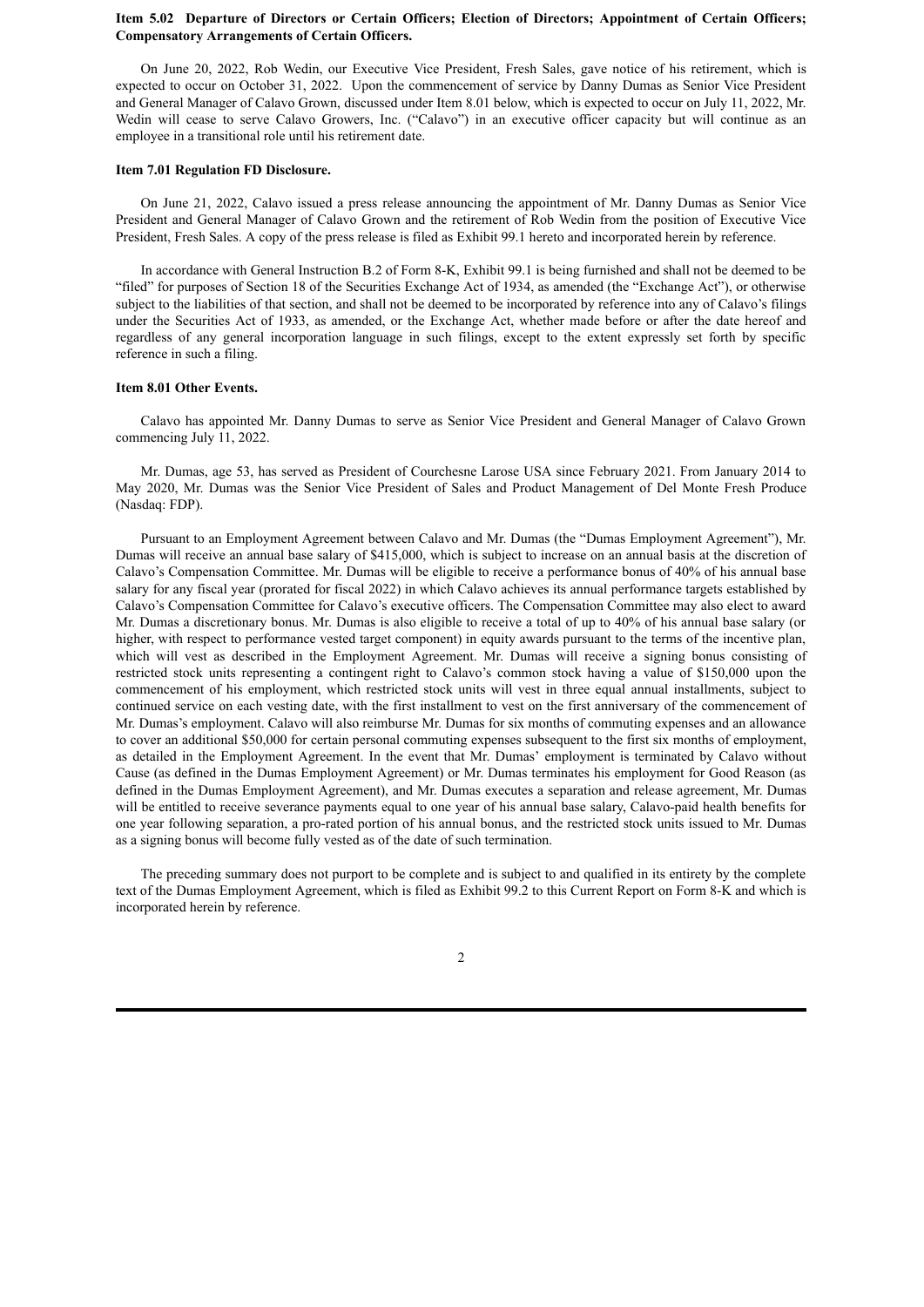**Item 9.01. Financial Statements and Exhibits.**

(d) Exhibits

- 99.1 Press [release](#page-4-0) dated June 21, 2022.
- 99.2 [Employment](#page-7-0) Agreement of Danny Dumas.
- 104 Cover Page Interactive Data File (formatted as inline XBRL).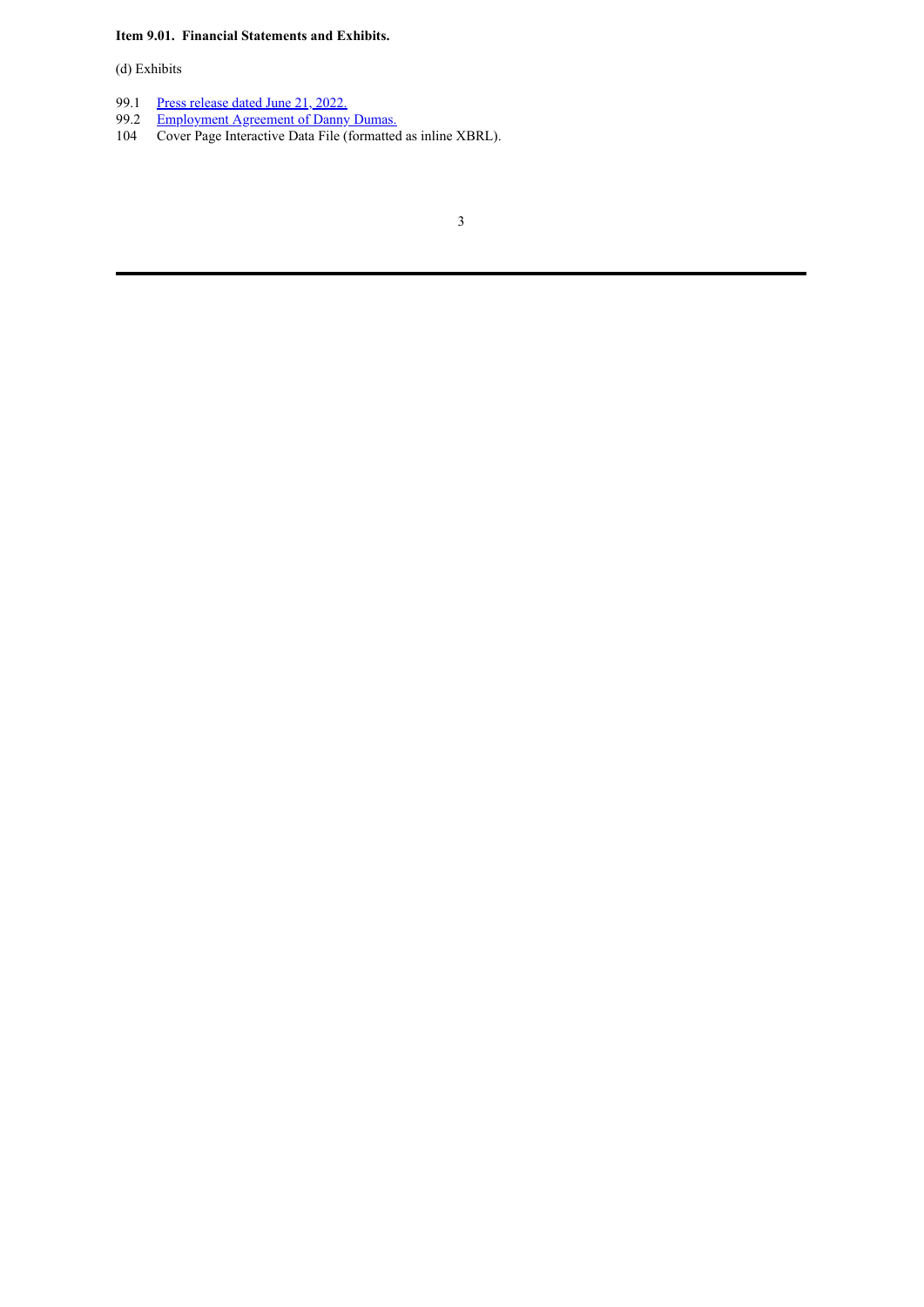### **SIGNATURES**

Pursuant to the requirements of the Securities Exchange Act of 1934, the registrant has duly caused this report to be signed on its behalf by the undersigned hereunto duly authorized.

June 22, 2022

Calavo Growers, Inc.

By: /s/ Brian Kocher Brian Kocher President, and Chief Executive Officer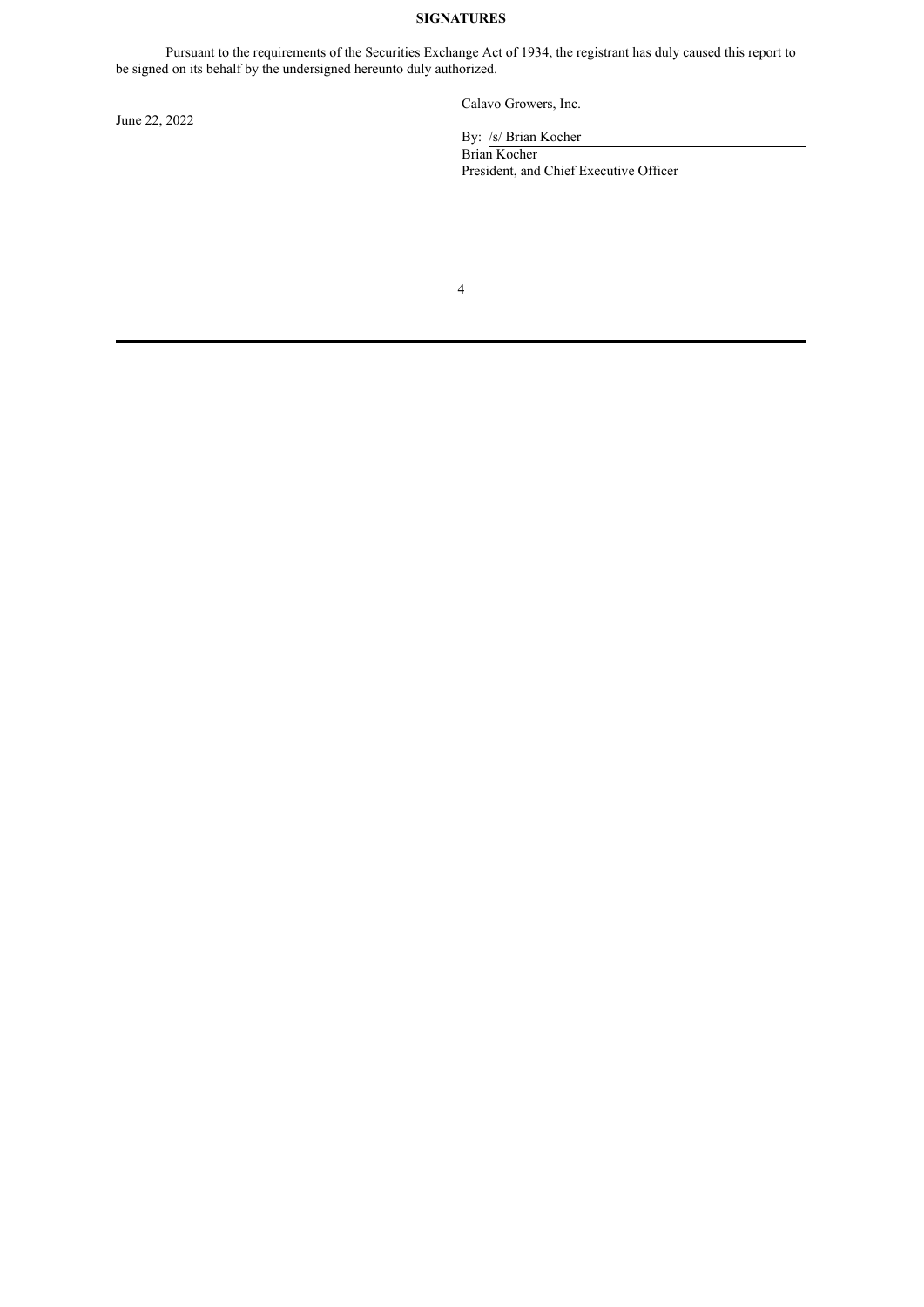

# <span id="page-4-0"></span>**Calavo Growers, Inc. Names Danny Dumas to Lead Grown Segment**

# *Robert Wedin to Retire Following Outstanding Career in Avocado Industry*

**SANTA PAULA, Calif., June 21, 2022—Calavo Growers, Inc. (Nasdaq-GS: CVGW),** a global avocadoindustry leader and provider of value-added fresh food, today announced that Danny Dumas has been named Senior Vice President & General Manager Calavo Grown, filling the role held by Robert Wedin who is retiring after 49 years with Calavo.

Mr. Dumas is a veteran of the produce industry with more than 30 years of experience, primarily with Del Monte Fresh Produce and, most recently, serving as president of Courchesne Larose USA. At Del Monte, Mr. Dumas' roles included Senior Vice President North American Sales, Marketing & Product Management; Vice President Sales – Canada; and Vice President Operations Fresh (Europe & Africa).

In April, Calavo announced it would reorganize its business into two segments, Grown and Prepared, with a senior vice president and general manager responsible for each. Mr. Dumas will lead the Grown segment, which consists of fresh avocados, tomatoes and papayas, effective July 11.

"We are fortunate to have someone with Danny's experience and capabilities join the team," said Brian W. Kocher, President and Chief Executive Officer of Calavo Growers, Inc. "His knowledge of fresh produce sales, marketing and operations will be an asset to the company as we move forward under our new segment structure that aligns product fulfillment responsibilities with P&L management."

"I'm excited about assuming this new role at a time when I can have a real impact on Calavo's longterm growth" Mr. Dumas said. "I'm looking forward to working with our customers to provide consumers with the on-trend, healthy foods they seek."

"I want to thank Rob Wedin for his nearly 50 years of service to Calavo," Kocher said. "Rob has been looking forward to his retirement for some time, and I appreciate that he has not only continued working until we filled his role he also agreed to stay on through the end of the year as an adviser through the transition."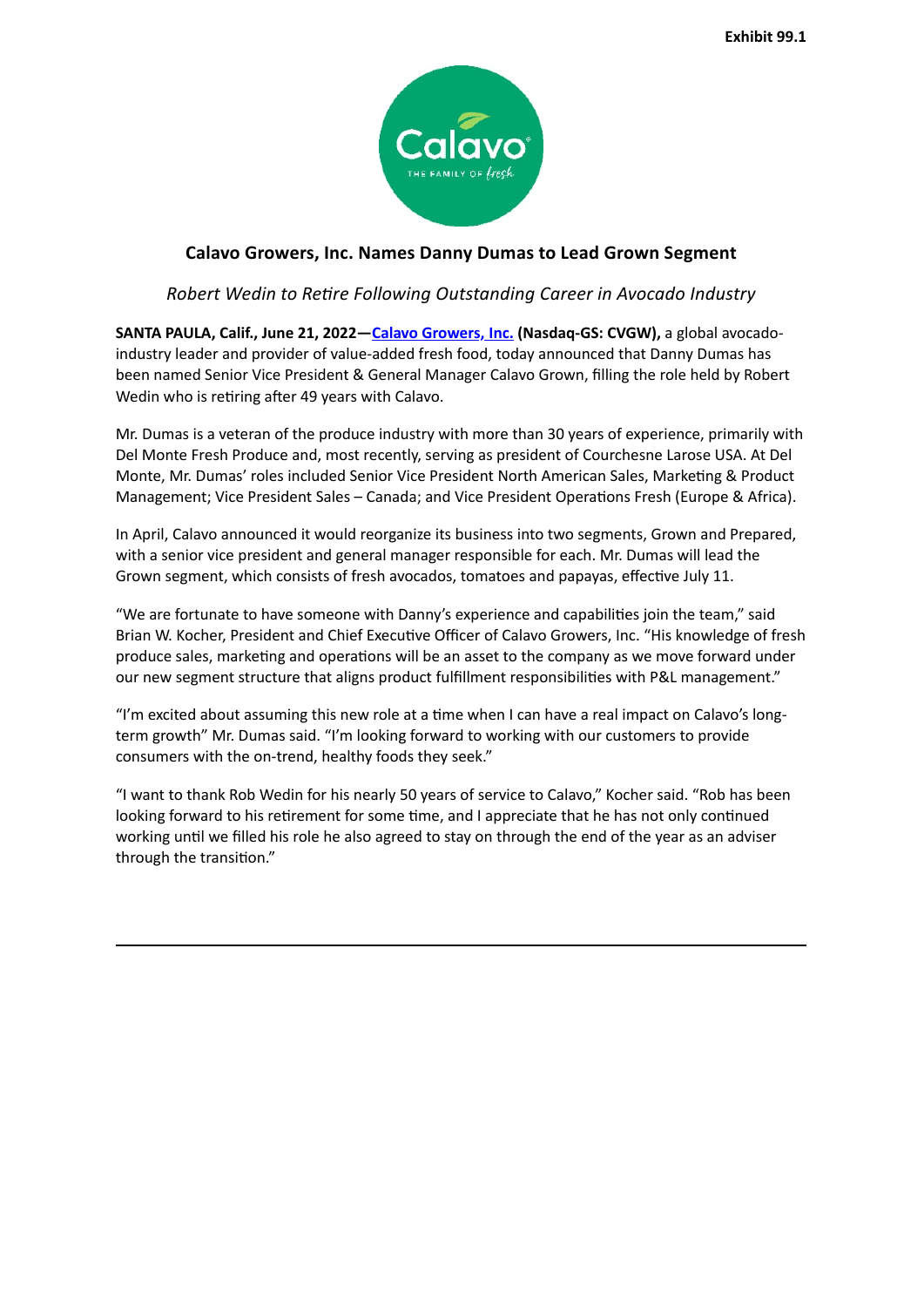*Calavo Growers, Inc. Page 2 of 3*

Mr. Wedin has been instrumental in expanding Calavo's line of high-growth avocado and related commodity foods; always provided steady and consistent guidance; and always strove to find winning solutions between our customers, our growers, and our company. He is a widely respected expert in the industry, serving as the current Chairman of the Hass Avocado Board Global Data Committee and is a former Executive Committee member at producesupply.org. Mr. Wedin also is the past Director of the California Avocado Commission and past Chairman of the Avocado Inspection Committee.

"I'm truly fortunate that I've had such a long and successful career at one company, but after nearly 50 years, it's time for me to take a step back," Mr. Wedin said. "The people at Calavo are like a family to me, and while I will miss seeing everyone every day, I'm looking forward to this next chapter."

## **About Calavo Growers, Inc.**

Calavo Growers, Inc. (Nasdaq: CVGW) is a global leader in quality produce, including avocados, tomatoes and papayas, and a pioneer of healthy fresh-cut fruit, vegetables and prepared foods. Calavo products are sold under the trusted Calavo brand name, proprietary sub-brands, private label and store brands.

Founded in 1924, Calavo has a rich culture of constant innovation, sustainable practices and market growth. The company serves retail grocery, foodservice, club stores, mass merchandisers, food distributors and wholesalers worldwide. Calavo is headquartered in Santa Paula, California, with processing plants and packing facilities throughout the U.S. and Mexico. Learn more about *The Family* of Fresh<sup>™</sup> at calavo.com.

# **Safe Harbor Statement**

This press release contains statements relating to future events and results of Calavo that are "forward-looking statements," as defined in the Private Securities Litigation Reform Act of 1995, that involve risks, uncertainties and assumptions. These statements are based on our current expectations and are not promises or guarantees. If any of the risks or uncertainties ever materialize or the assumptions prove incorrect, the results of Calavo may differ materially from those expressed or implied by such forward-looking statements and assumptions. The use of words such as "anticipates," "estimates," "expects," "projects," "intends," "plans" and "believes," among others, generally identify forward-looking statements.

For a discussion of the risks and uncertainties that we face, please see the risk factors described in our most recent Annual Report on Form 10-K filed with the Securities and Exchange Commission and any subsequent updates that may be contained in our Quarterly Reports on Form 10-Q and other filings with the Securities and Exchange Commission. Forward-looking statements contained in this press release are made only as of the date of this press release, and we undertake no obligation to update or revise the forward-looking statements, whether as a result of new information, future events or otherwise.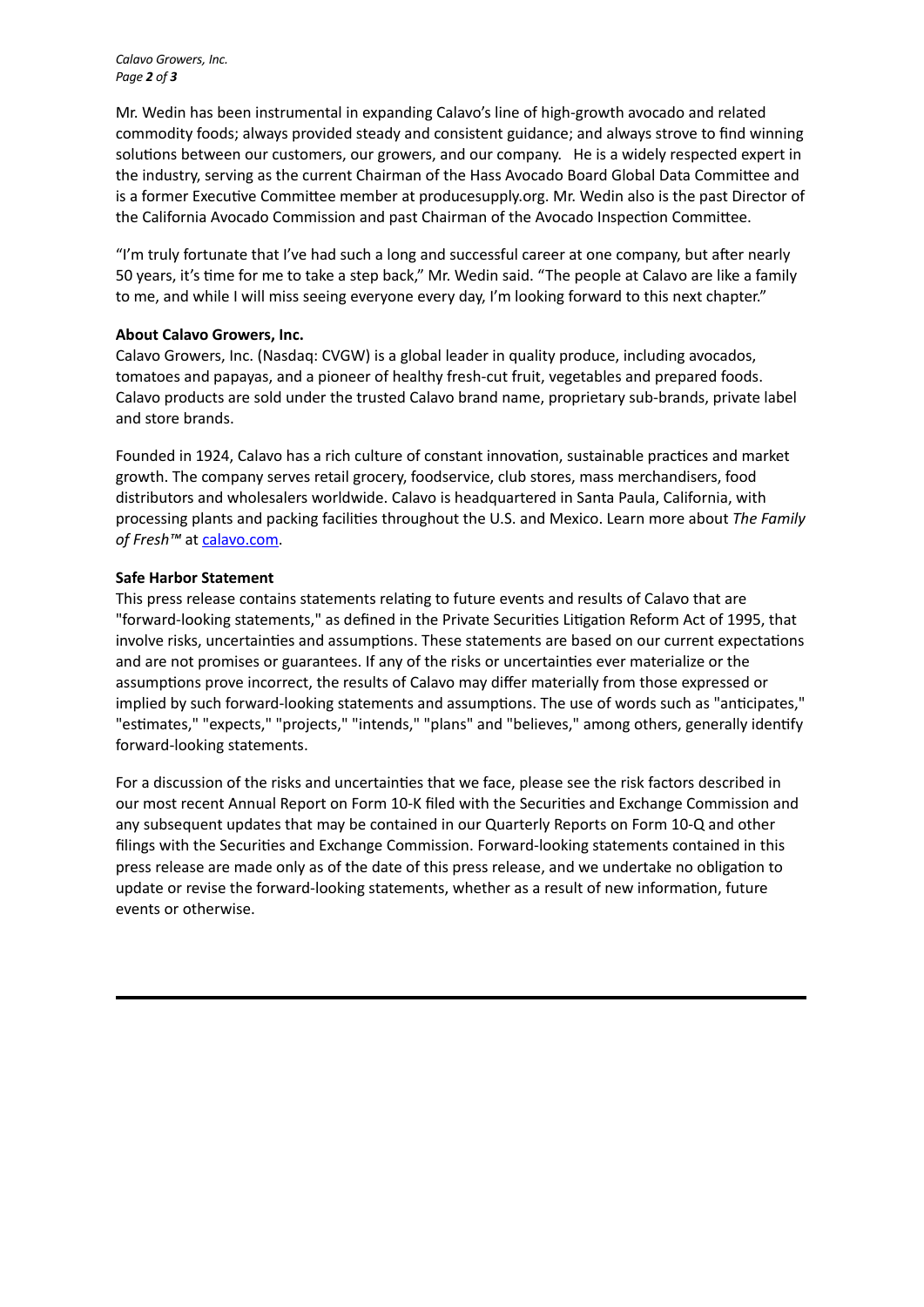*Calavo Growers, Inc. Page 3 of 3*

## **Investor Contact Media Contact**

Financial Profiles, Inc. Calavo Growers, Inc. calavo@finprofiles.com Thomas.Federl@calavo.com 310-622-8246 843-801-4174

Julie Kegley, Senior Vice President Thomas Federl, VP Communications, Marketing & ESG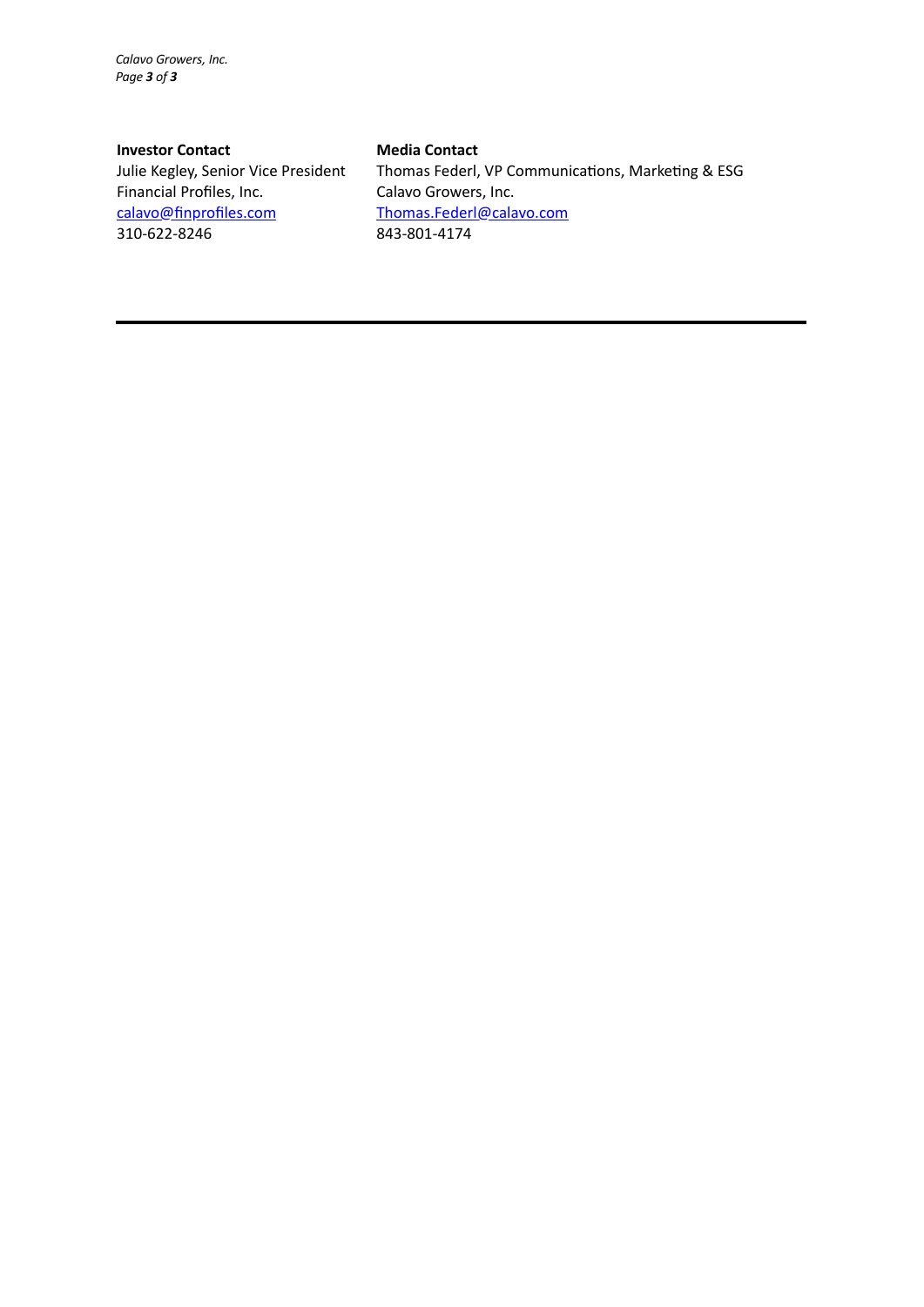# **EMPLOYMENT AGREEMENT**

<span id="page-7-0"></span>This Employment Agreement (this "**Agreement**") is entered into as of June 7, 2022, by and between Calavo Growers, Inc., a California corporation (the "**Employer**"), and Danny Dumas (the "**Employee**").

### **RECITAL**

The Employer desires to employ the Employee as the Employer's General Manager, Calavo Grown, and the Employee desires to accept such employment, upon the terms set forth in this Agreement.

NOW, THEREFORE, in consideration of the foregoing and other good and valuable consideration, the receipt and sufficiency of which hereby are acknowledged, the Employer and the Employee hereby agree as follows:

## **1. EMPLOYMENT.**

**(a) Term of Employment.** Subject to Section 1(b) below, the Employer hereby employs the Employee, and the Employee hereby accepts employment with the Employer **("Employment"),** in accordance with the terms and conditions of this Agreement. The term of the Employee's Employment under the terms of this Agreement (the **"Term of Employment")** shall commence on July 18, 2022 (the **"Commencement Date")** and shall continue until terminated by the Employer or Employee as provided herein. Employee shall not begin his employment with Employer until the Commencement Date.

**(b) At Will Employment.** Notwithstanding the foregoing, the Employer has the right to terminate the Employee's Employment at any time, with or without prior notice, and with or without cause and for any reason or for no specified reason, subject to the terms of Section 5 below of this Agreement. The Employee has the right to terminate his Employment at any time, with or without prior notice, subject to the terms of Section 5 below of this Agreement. The Employee is employed by the Employer "at will" and this Agreement does not provide the Employee with any right to continue in the Employment of the Employer for any minimum or specified period.

## **2. POSITION, DUTIES, AUTHORITY AND EXCLUSIVITY OF SERVICES.**

**(a) Position.** During the Term of Employment, the Employee shall serve as the Employer's General Manager, Grown (or such other title as the parties may mutually agree upon from time to time).

**(b) Reporting.** The Employee shall report on a regular basis directly to, and shall be subject to the supervision and direction of, the Employer's Chief Executive Officer.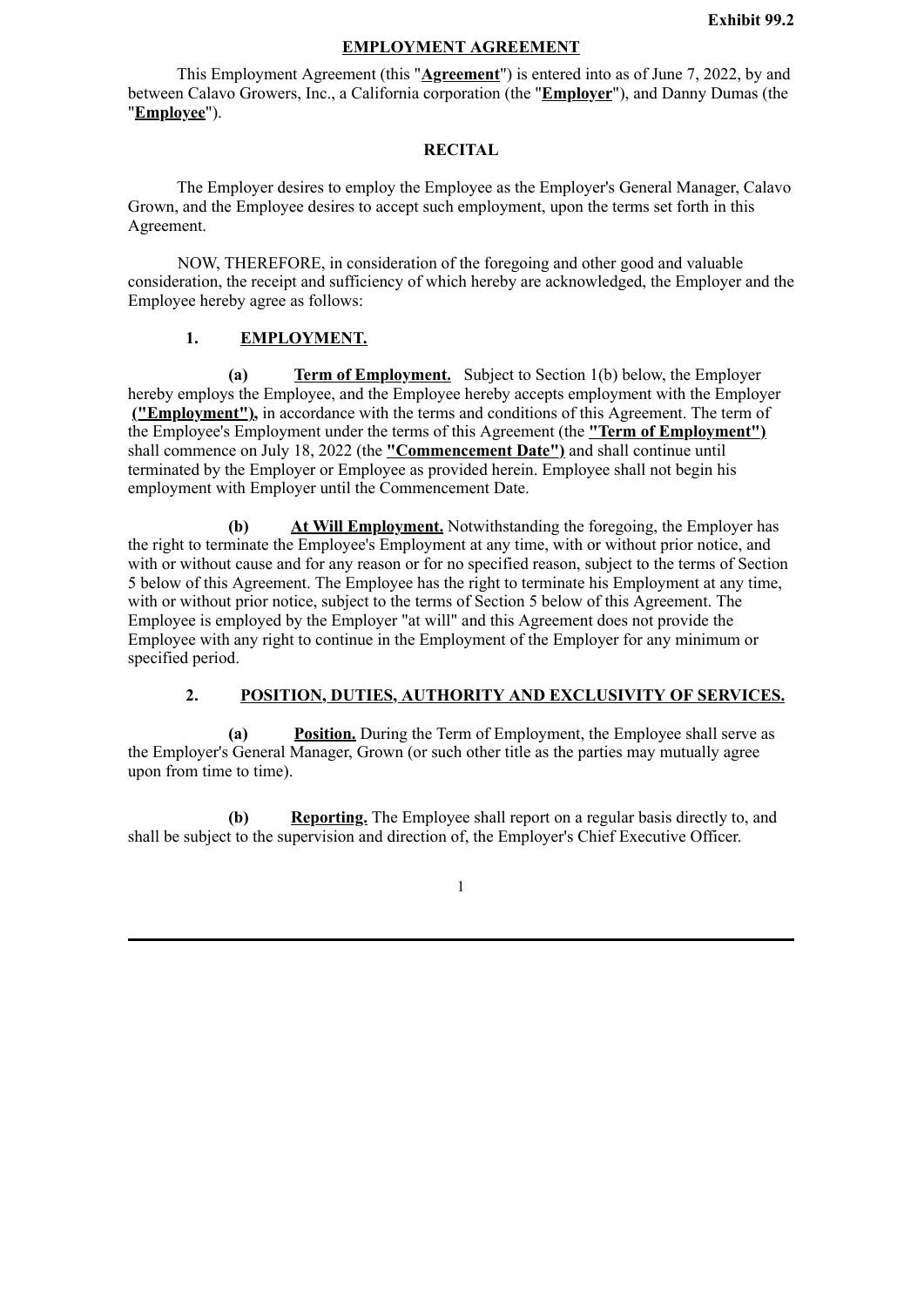**(c) Duties, Responsibilities and Authority.** The Employee's duties, responsibilities and authority shall consist of the duties as determined by the Chief Executive Officer or the Board of Directors of the Employer. The Employee shall be responsible for diligently and competently performing all services and acts that are necessary or advisable to fulfill those duties and responsibilities and shall render such services on the terms set forth in this Agreement. The Employee shall at all times be subject to, observe and carry out such reasonable employment-related rules, regulations and policies as the Employer's Board of Directors or Chief Executive Officer may from time to time establish for the Employer's employees, including, without limitation, the Employer's Employee Handbook, Insider Trading Policy and Code of Business Conduct and Ethics.

**(d) Principal Business Office.** Without restricting any requirement that the Employee engage in reasonable business-related travel, the principal location in which the Employee shall be required to perform his duties and responsibilities shall be remote with a principal workplace at the Employer's Corporate Headquarters, which are presently located at 1141A Cummings Road, Santa Paula, California 93060. Notwithstanding the foregoing, the Employee may work remotely so long as doing so does not interfere with the Employee's responsibilities under this Agreement; provided that, subject to any health or safety concerns related to the COVID-19 pandemic or other similar extraordinary circumstances, such remote work policy may be modified at the Chief Executive Officer's discretion.

**(e) Exclusivity of Services.** Except for sick leave and other forms of leave that are permitted under the Employer's rules, regulations and policies and except for the paid vacation time or paid time off to which Employee may be entitled, the Employee shall, throughout the Term of Employment, devote his full business time and attention during the Employer's normal business hours to serving in the position described in this Agreement and to the performance of his duties and responsibilities in good faith and to the best of his ability. The Employee may spend reasonable time managing his personal and family business and affairs and engaging in civic, educational, social, and charitable activities, so long as the same do not conflict or interfere with performance of his duties hereunder. The Employee may continue to serve on the boards of directors on which he serves as of the Effective Date. The Employee may serve on the board of directors of other for-profit entities with the prior written consent of the Employer's Board of Directors, which will not be unreasonably withheld. Notwithstanding the foregoing, the Employee shall not serve on the board of directors of any entity that competes with the Employer and the Employee shall not serve on the board of directors of more than two for-profit entities.

## **3. COMPENSATION**.

**(a) Base Salary.** For services rendered during the Term of Employment, the Employer shall pay the Employee an annual salary base salary of \$415,000, payable in regular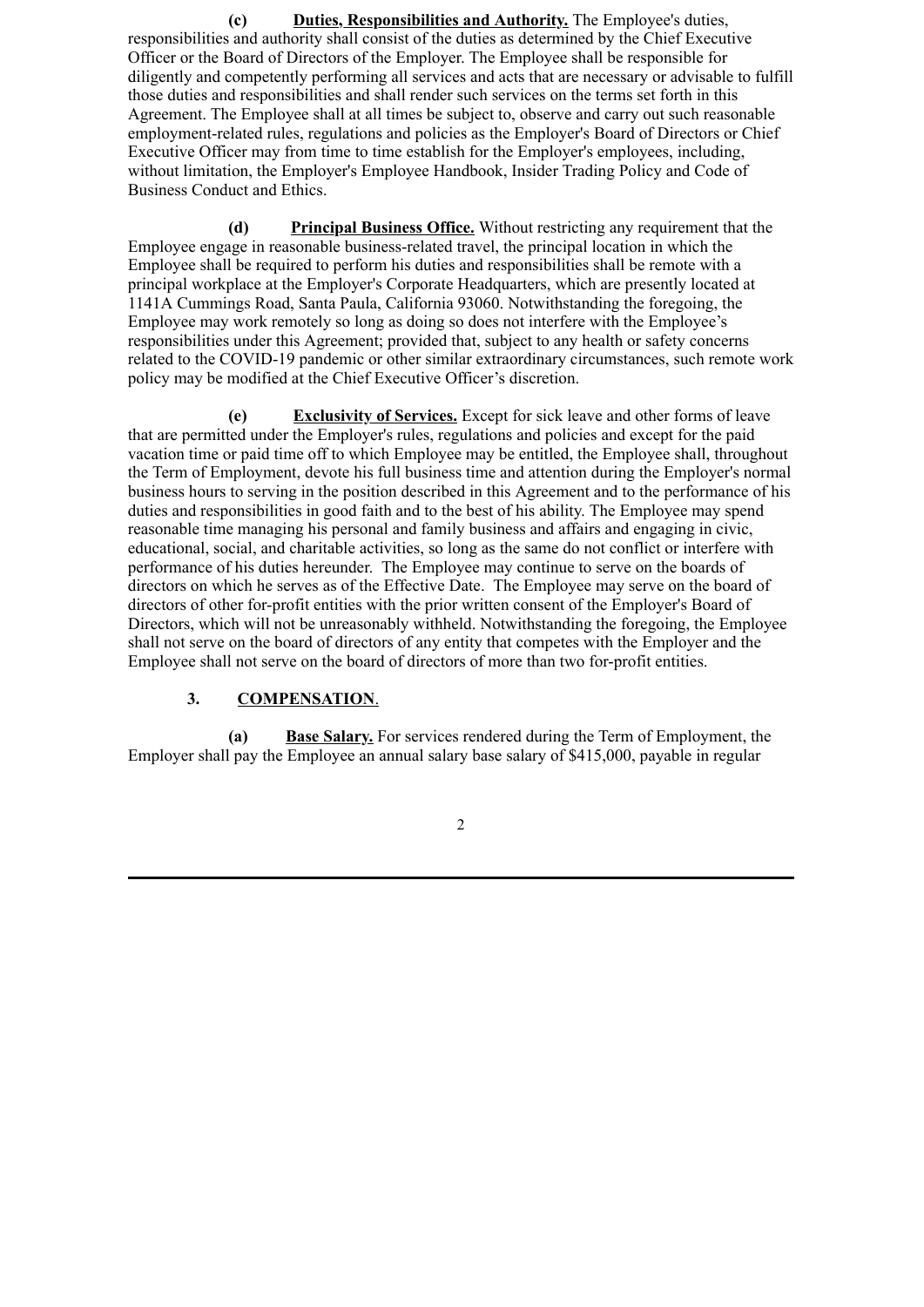installments in accordance with the Employer's customary payroll practices for employees. If the Employee is entitled to receive Base Salary for any period that is less than one calendar month, the Base Salary for such period shall be computed by prorating the annual Base Salary over such period based upon the actual number of days therein. The Employer's Compensation Committee, in its sole authority, shall determine on an annual basis whether an increase in the Employee's Base Salary is justified.

#### **(b) Annual Bonus.**

**(i)** With respect to each of the Employer's fiscal years during the Term of Employment beginning with the 2022 fiscal year, the Employee shall be eligible to receive an annual performance bonus (the "**Annual Bonus**") to be determined annually by the Employer's Compensation Committee in connection with its determination of performance based bonuses and performance targets, thresholds and requirements for other executive officers pursuant to a compensation plan or plans approved from time to time by the Compensation Committee. Notwithstanding the foregoing, the Employee will receive an Annual Bonus in the amount of 40% of Base Salary for any fiscal year in which the Employer achieves its annual performance target commencing with the 2022 fiscal year provided that the Employee is employed with the Employer for the entire fiscal year. For the period beginning on the Commencement Date and ending on the last day of the applicable fiscal year, the Employee shall be eligible to receive a prorated Annual Bonus (calculated as the Annual Bonus that would have been paid for the entire fiscal year multiplied by a fraction, the numerator of which is equal to the number of days the Employee worked in the applicable fiscal year, and the denominator of which is equal to the total number of days in such year). With respect to each of the Employer's fiscal years during the Term of Employment beginning with the 2022 fiscal year (ending October 2022), the Compensation Committee may elect to award the Employee a discretionary bonus.

**(ii)** Beginning with the 2023 fiscal year, the Employee will also participate in the Employer's Long Term Incentive Plan ("**LTIP**") to the extent such plan may exist, or any successor incentive plan that the Employer may develop (collectively, the "**Incentive Plan**"). Employee shall be eligible to receive a total of up to 40% of his Base Salary (or higher, with respect to the performance vested target component described below) in equity awards pursuant to the terms of the Incentive Plan, including any vesting, incentive, and other requirements that may be incorporated into the Incentive Plan. Fifty percent of each such award shall vest over a three-year period in three equal annual installments, with the remaining fifty percent to be performance vested at the end of three years with targets based on the Employer's net sales, adjusted EBITDA, and return on invested capital. Cliff vesting shall apply to all LTIP awards and the Employee must be employed with the Employer on each date that restricted stock units are scheduled to vest. Employee shall forfeit any such restricted stock units that have not vested as of the date his Employment ends.

**(iii)** The Employee acknowledges that the Compensation Committee may award Annual Bonuses and discretionary bonuses to him in cash, Employer common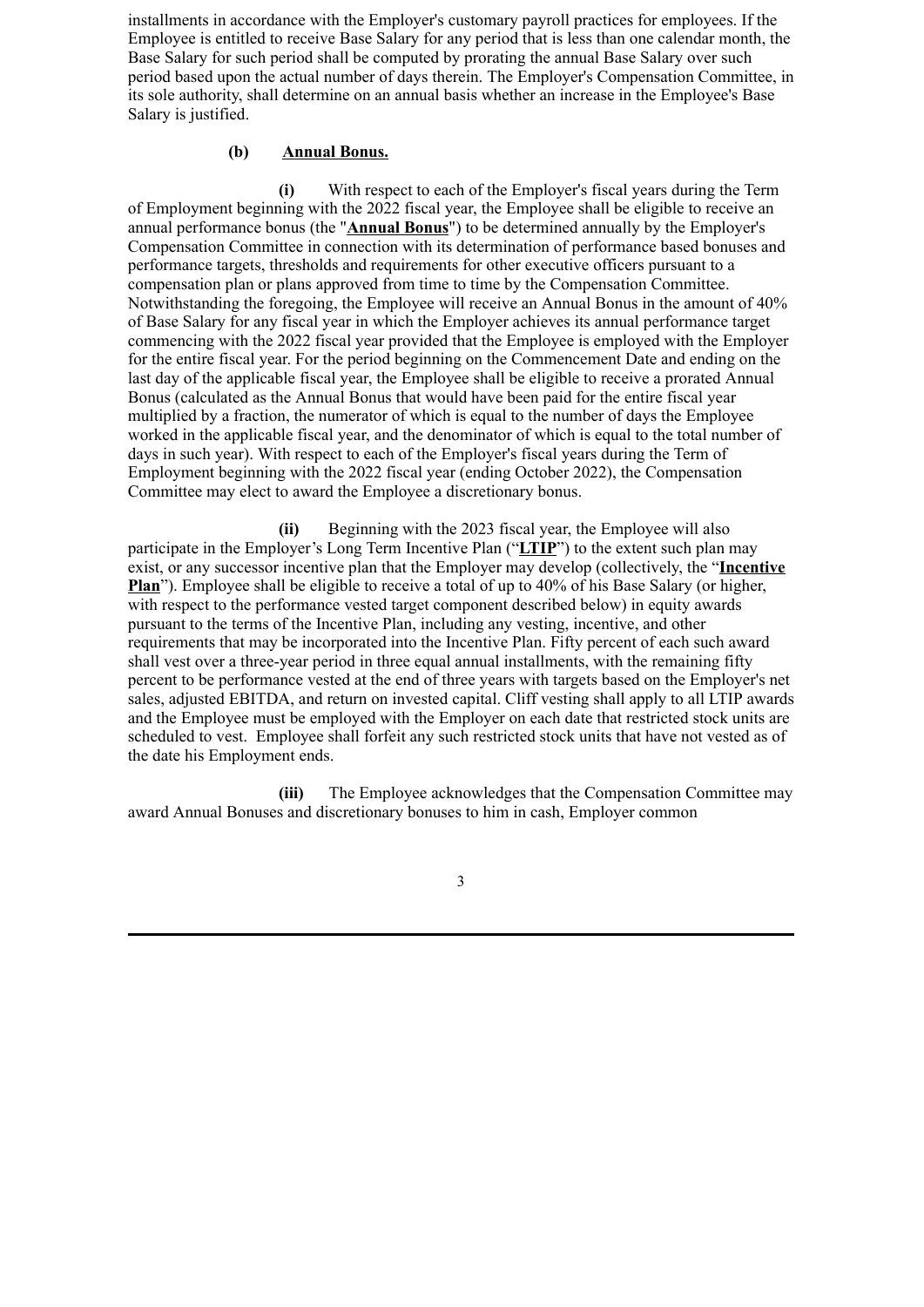stock, or rights to acquire Employer common stock, and that such equity-based awards may be subject to vesting conditions and requirements. Equity-based awards made by the Employer to the Employee under this Agreement or otherwise shall be subject to the terms and conditions of the Employer's 2020 Equity Incentive Plan, as it may be amended from time to time and including any successor plan adopted by the Employer.

# **(c) Intentionally Omitted.**

# **(d) Signing Bonus.**

**(i)** The Employee shall be eligible to receive a signing bonus of \$150,000 in equity (the "**Signing Bonus")** as follows.

**(ii)** The Employee shall be awarded restricted stock units representing a contingent right to the Employer's common stock having a value of \$150,000 based on the closing price of the Employer's common stock on the Commencement Date. The restricted stock units will vest in three equal annual installments with the first installment to vest on the first anniversary of the Commencement Date and with the remainder of the restricted stock units to vest in equal installments on the next two anniversaries of the Commencement Date, subject to the requirement that the Employee must be employed with the Employer on each date that restricted stock units are scheduled to vest and the Employee shall forfeit any such restricted stock units that have not vested as of the date his Employment ends. The parties hereto shall sign a restricted stock unit agreement governing the restricted stock units issuable to the Employee.

**(e) Change in Control.** In the event that a Change in Control, as defined in Section 13(i) of the 2020 Equity Incentive Plan (a "**Change in Control**"), occurs during the Term of Employment or during any other period contemplated by this Agreement, then the effect upon any compensation paid to the Employee under the 2020 Equity Incentive Plan shall be governed in accordance with Section 9(c) of the 2020 Equity Incentive Plan.

**(f) Withholding**. The Signing Bonus and all Base Salary, Annual Bonuses and other payments to be made to the Employee under this Agreement are subject to the Employer's right to make customary and applicable deductions and withholdings, including, without limitation, for federal and state taxes, FICA, Medicaid and other customary payroll activities.

**(g) Clawback Provisions**. Notwithstanding any other provisions in this Agreement to the contrary, any incentive-based compensation, or any other compensation, paid to the Employee pursuant to this Agreement or any other agreement or arrangement with the Employer which is subject to recovery under any law, government regulation or stock exchange listing requirement, or which is subject to recovery under any clawback policy adopted by the Employer that is applicable to its executive officers, will be subject to such deductions and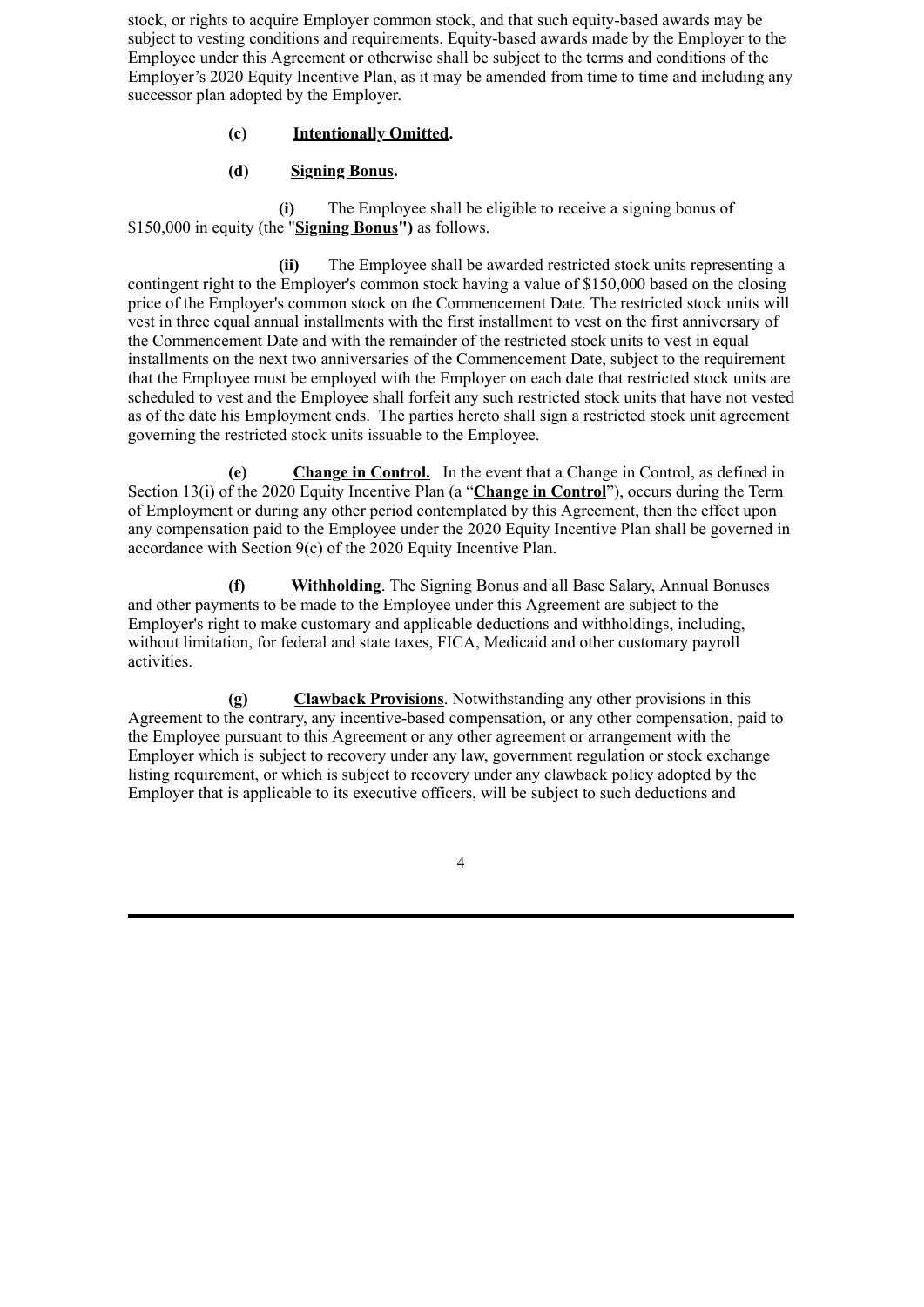clawback as may be required to be made pursuant to such law, government regulation or stock exchange listing requirement or pursuant to such Employer clawback policy. The Employer will make any determination for clawback or recovery in accordance with its determination of any applicable law or regulation and based upon its review of any clawback policy adopted by the Employer.

**(h) Equity Interests in the Employer.** The Employee acknowledges and agrees **that**, except as set forth in this Agreement, the Employer has not made any representations or promises to him regarding his receipt of (1) stock options or other rights to acquire shares of the Employer's common stock under an employee stock plan or otherwise or (2) equity interests in the Employer, and that nothing in this Agreement entitles him to any such stock options, shares or other equity interests except as provided herein.

### **4. EMPLOYEE BENEFITS, EXPENSE REIMBURSEMENT AND INDEMNIFICATION; 409(A) COMPLIANCE.**

**(a) Employee Benefits.** During the Term of Employment, the Employee shall be entitled to receive all benefits under any and all deferred compensation plans, retirement plans, life, disability, health, accident and other insurance programs, automobile allowances, and similar employee benefit plans and programs, sick leave, vacation time and paid time off (if any) that the Employer elects in its sole discretion to provide from time to time to its other executive officers (collectively referred to herein as the "**Benefits**"**)**. However, the Employer reserves the right to terminate, reduce or otherwise amend any or all of the Benefits from time to time to the extent allowed by law, so long as such action applies generally to all of its executive officers. Except as otherwise required by applicable law or as provided herein and except as provided under the terms of the Employer's life, disability, health, accident and other insurance programs and similar employee benefit plans and programs, the Employee's right to receive Benefits shall terminate upon the termination of his Employment for any reason. The Employee shall be entitled to not less than four weeks vacation per year.

**(b) Business Expense Reimbursement.** Provided that the Employee provides appropriate documentation of his expenses, the Employee shall be entitled to receive full reimbursement for all reasonable out-of-pocket business expenses that are incurred by him during the Term of Employment in accordance with the policies and procedures established from time to time by the Employer. Further, provided the Employee provides appropriate documentation, the Employee shall be entitled to receive full reimbursement for flights, hotels, and car rentals for six months beginning on the Commencement Date, and at the end of such six month period, shall receive \$50,000 (less taxes) to use for personal commuting expenses and ancillary expenses associated with commuting. Employee shall return this sum if he leaves his employment without Good Reason as defined in this Agreement within one year of the Payment Date. The Employee's rights under this paragraph shall terminate as of the date that his Employment terminates for any reason, provided that the Employer shall remain obligated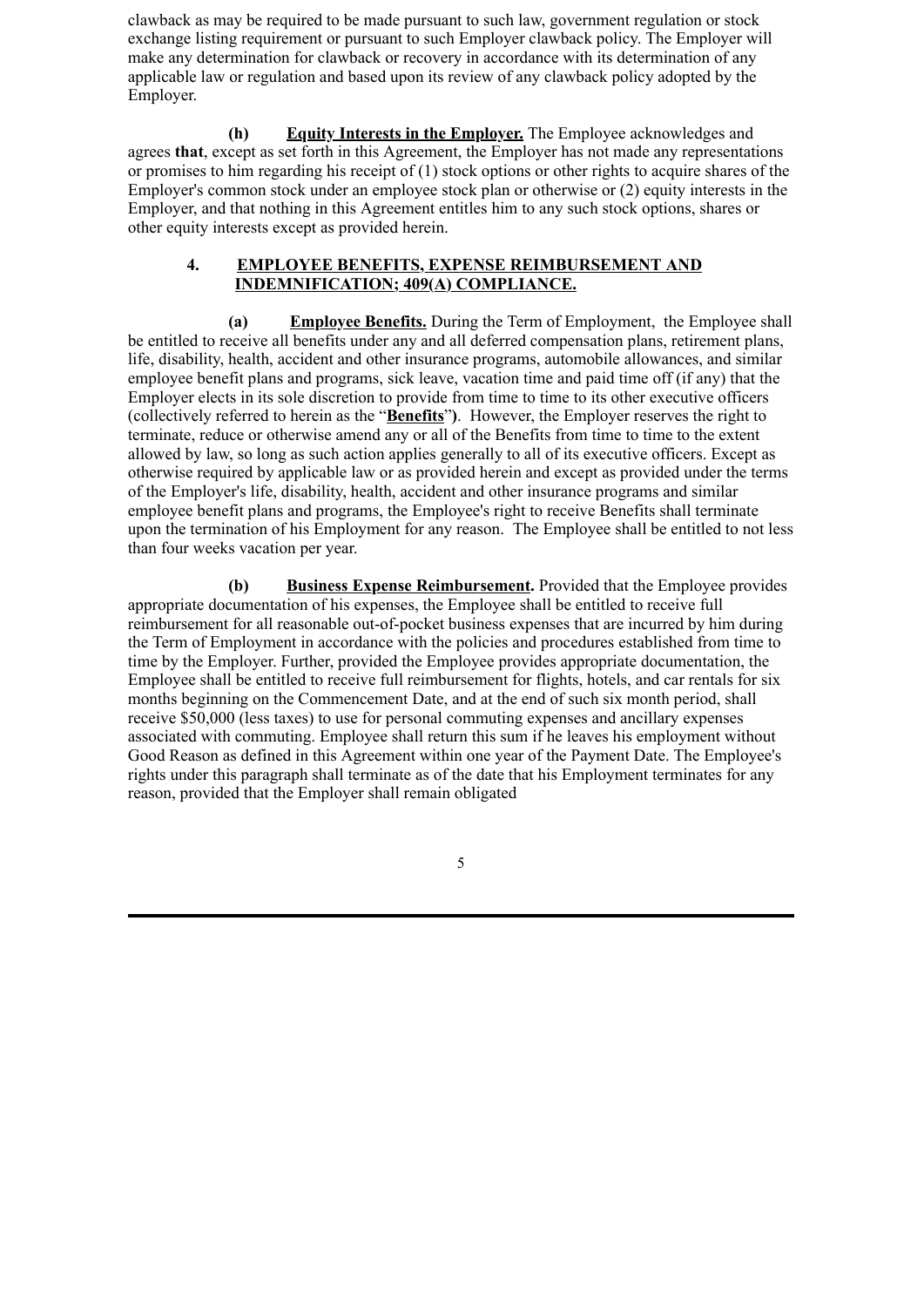to reimburse the Employee for any such expenses that were properly incurred by him during the Term of Employment.

**(c) Indemnification.** The Employer and the Employee shall enter into the Employer's form of indemnification agreement that is provided to members of the Employer's Board of Directors and its executive officers.

**(d)** It is the Employer's intention that the benefits and rights to which the Employee could become entitled to under this Agreement comply with, or alternatively fall within one of the exceptions to, Section 409A of the Internal Revenue Code of 1986, as amended, and the regulations promulgated thereunder ("**Section 409A**"). If the Employee or the Employer believes, at any time, that any of such benefit or right does not comply, it shall promptly advise the other and shall negotiate reasonably and in good faith to amend the terms of such benefits and rights such that they comply (with the most limited possible economic effect on the Employee and on the Employer) with Section 409A.

## **5. POST-EMPLOYMENT COMPENSATION.**

**(a) General.** Except as specifically provided in this Agreement, the Employer shall have no obligation to make any compensation, severance or other payments to the Employee, or to provide any other benefits to the Employee, after the date of the termination of the Employee's Employment for any reason.

**(b) Base Salary.** Upon the termination of the Employee's Employment for any reason, the Employee shall not be entitled to receive any additional Base Salary payments from the Employer except:

**(i)** The Employee shall have the right to receive any earned but unpaid Base Salary and, to the extent required by law, accrued vacation pay or accrued paid time off, as of the date of the Employment termination; and

**(ii)** If the Employer terminates the Employee's Employment without Cause (as defined in this Agreement), or the Employee terminates his Employment for Good Reason (as defined in this Agreement), then, provided that the Employee executes a Separation and Release Agreement in the form attached to this Agreement, the Employer shall: (1) pay the Employee an amount equal to one year of his annual Base Salary, payable at regular payroll intervals; (2) make payments on behalf of the Employee in an amount sufficient for the Employee to maintain his then-current group health benefits for one year; (3) provide the Employee with a pro rata portion of his Annual Bonus pursuant to the Annual Bonus plan then in effect for the Employer's executive officers for the year in which his Employment terminates, payable at the time that the Employer's other executive officers receive their Annual Bonuses; and (4) the Signing Bonus will become fully vested as of the date of such termination of Employment. The Employee will be treated as an in-service employee for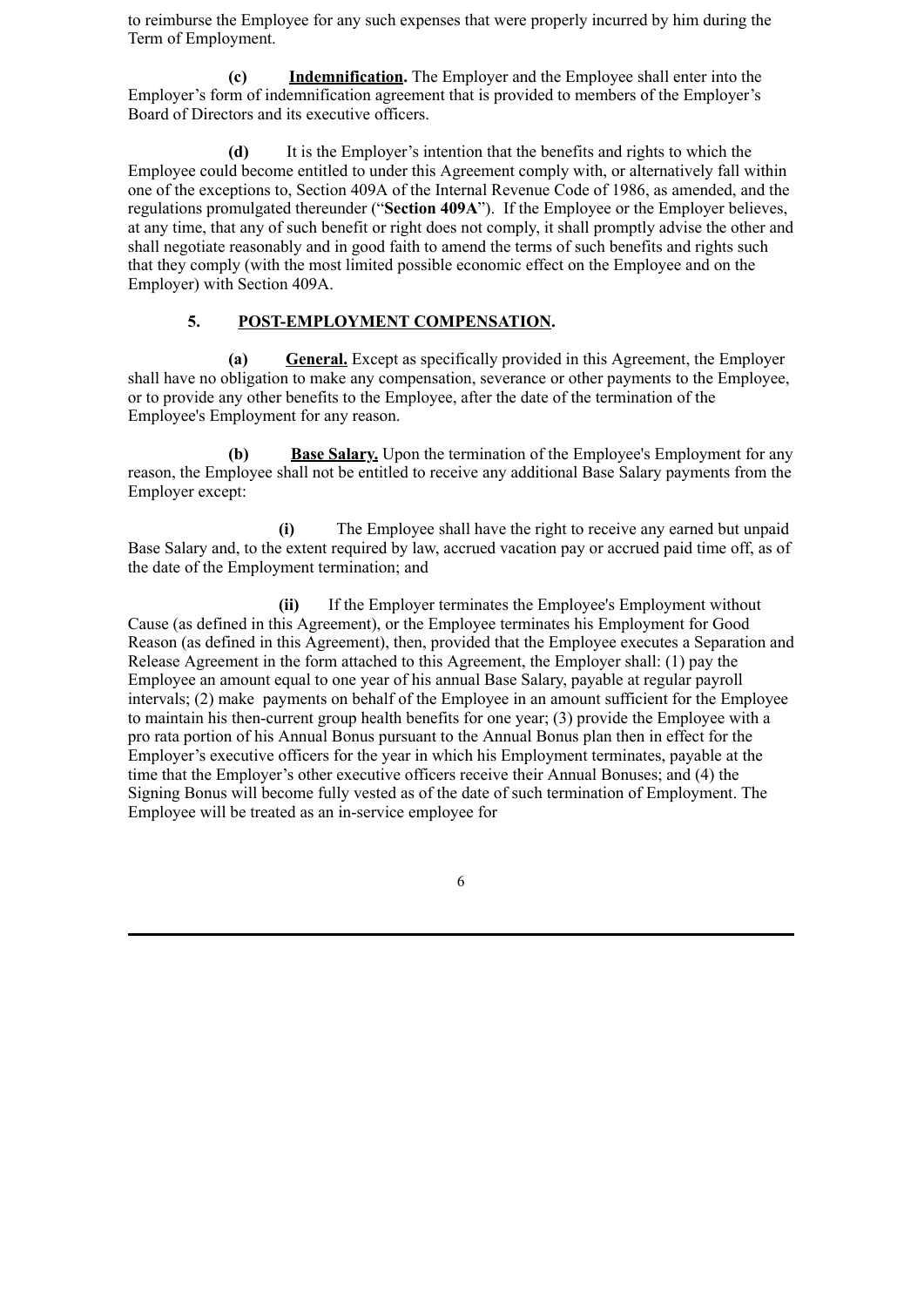purposes of benefits continuation during any benefits continuation period. The payments and benefits described in this paragraph shall be subject to the Employer's right to make customary and applicable deductions and withholdings, including, without limitation, for federal and state taxes, FICA, Medicaid and other customary payroll activities. Such payments described above in clause (2) will include medical, dental, and vision insurance coverage, and all other Calavo provided benefits. Under such circumstances, Calavo will also provide the Employee the option, for a period of eighteen (18) months thereafter, at the Employee's own expense to continue his medical, dental, and vision benefits at the equivalent of his COBRA continuation cost, if and to the extent the continuation of such benefits is permitted under COBRA and other applicable law and the terms of the insurance policies. The Employee shall not be entitled to receive the payments and benefits described in this paragraph if the Employer terminates the Employee's Employment for Cause or if he terminates his Employment other than for Good Reason.

**(iii)** For purposes of this Agreement, "**Cause**" means: (1) willful misconduct by the Employee with respect to the Employer that has a material adverse effect on the Employer and continues for a period of at least ten  $(10)$  days after written notice of such misconduct is given by Employer to the Employee; (2) the Employee's willful refusal to attempt to follow any proper written direction of the Chairman of the Board of Directors, the Board of Directors, or the Company's Chief Executive Officer unless the Employee has a good faith reason to believe that such direction is illegal or is a violation of the Employer's rules, regulations and policies, which refusal shall continue for a period of at least ten (10) days after written notice of such refusal is given by the Employer to the Employee; (3) the substantial and continuing refusal by the Employee to attempt to perform his duties required under this Agreement after written notice of demand for performance of such duties is delivered to the Employee by the Employer (which notice must specifically identify the manner in which the Employer believes the Employee has substantially and continually refused to attempt to perform his duties under this Agreement) and after such refusal to attempt to perform his duties has continued for at least ten days after his receipt of such notice; (4) the Employee's conviction of, or entry of a plea of guilty or nolo contendere to, a felony (other than a felony involving a traffic violation); (5) the Employee's theft, embezzlement or other criminal misappropriation of funds from the Employer; or (6) the Employee's willful breach of any other material provision of this Agreement or of the Employer's Employee Handbook, Insider Trading Policy or Code of Business Conduct and Ethics and such willful breach continues for at least ten (10) days after written notice from Employer to the Employee specifying the breach if such breach is curable.

**(iv)** For purposes of this Agreement, "**Good Reason**" means the occurrence, without the Employee's written consent, of any of the following: (1) any requirement (whether as a result of change in duties or otherwise) that Employee perform the majority of his hours of employment more than 35 miles from the Employer's Corporate Headquarters or then designated principle working location of the Employee, if the Employer fails to remedy such change within thirty days after written notice is given by the Employee to the Employer; (2) any reduction in base salary below \$415,000 per year; (3) any material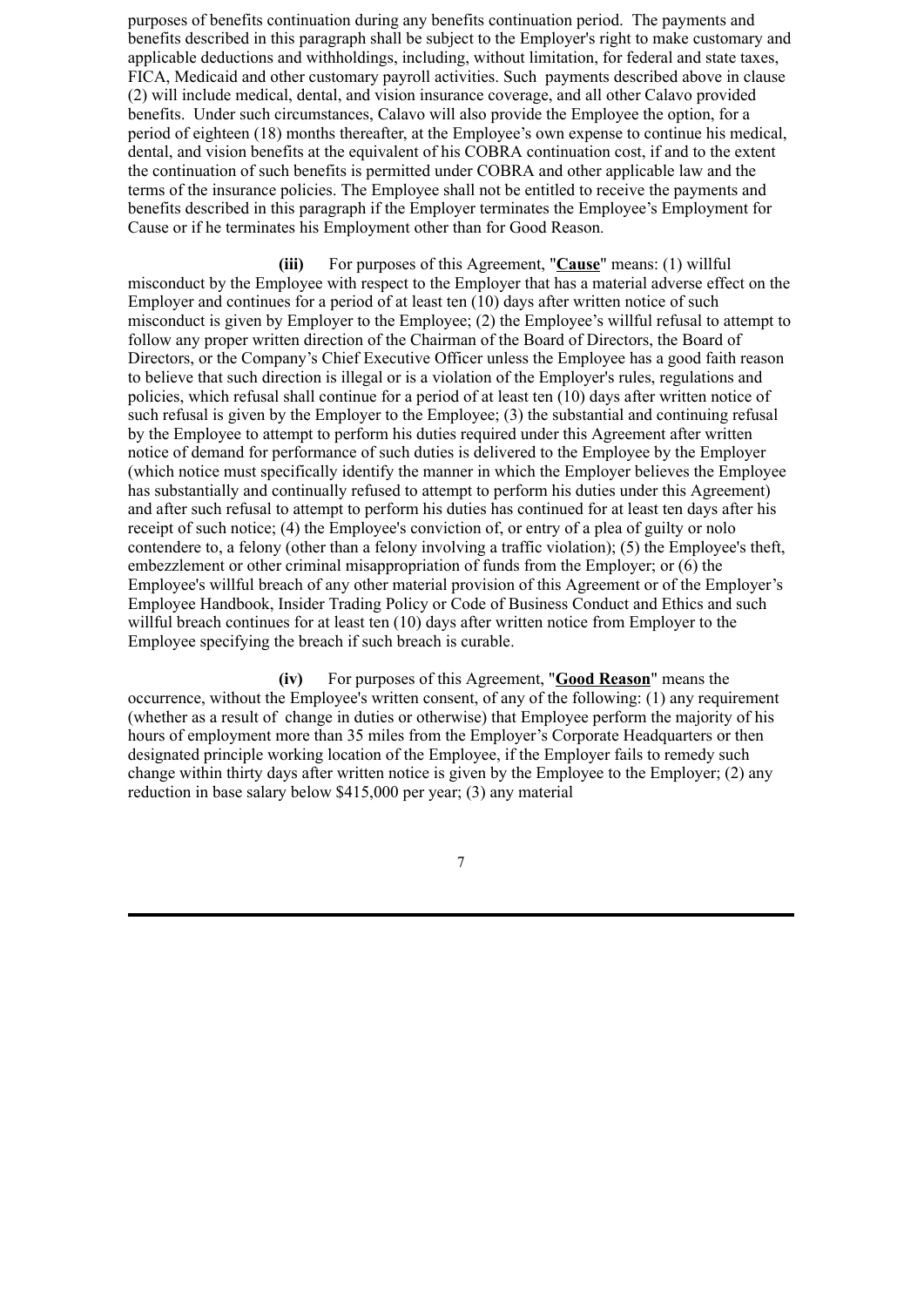reduction in the Employee's title, duties, responsibilities or authority, including, without limitation, any adverse change in reporting relationship or assignment to Employee of duties inconsistent with the position of General Manager, Calavo Grown for the Employer's North American operations, including in a successor entity in the event of a Change in Control, which is not cured within thirty (30) days after written notice from the Employee to Employer; (4) any breach by the Employer of any material provision of this Agreement (whether or not described above), which breach is not cured by the Employer within thirty (30) days after written notice of such breach is given by the Employee to the Employer; or (5**)** the failure of any successor to the Employer (whether direct or indirect or whether by merger, acquisition of assets, consolidation or otherwise) to assume in a writing delivered to the Employee the obligations of the Employer under this Agreement, if such assumption agreement is not delivered to the Employee within ten (10) days after he provides the successor to the Employer with written notice of his desire to receive such agreement. Notwithstanding the foregoing, the Employee shall be deemed to have terminated his Employment for Good Reason for purposes of this Agreement only if he terminates his Employment within sixty (60) days after the occurrence of the event described in this paragraph (including expiration of the applicable notice and cure period) that permits him to terminate his Employment for Good Reason. In the event that the Employee elects to terminate his Employment for Good Reason pursuant to subsection (3) above following a Change in Control, the Employee shall provide the Employer with at least six (6) month's notice of his intention to terminate his employment for Good reason and the Employer shall retain the option to shorten such notice period.

# **6. CONFIDENTIALITY/UNFAIR COMPETITION.**

**(a) Confidentiality.** The Employee shall at no time, either during his Employment or after the termination of his Employment for any reason, use or disclose to any person, directly or indirectly, any confidential or proprietary information concerning the business of the Employer, including, without limitation, any business secret, trade secret, financial information, software, internal procedure, business plan, marketing plan, pricing strategy or policy or customer list, except to the extent that such use or disclosure is (1) in connection with the good faith performance of the Employee's duties during the period that he is so employed, (2) required by an order of a court of competent jurisdiction, or (3) authorized in writing by the Employer's Chairman of the Board of Directors or the Board of Directors. The prohibition that is contained in the preceding sentence shall not apply to any information that is or becomes generally available to the public other than through an improper disclosure by the Employee or by a person acting in concert with him to effect such improper disclosure. Within five (5) days after the termination of his Employment, the Employee shall return to the Employer all memoranda, notes and other documents in his possession or control that relate to the confidential information of the Employer. Upon the Employer's request, the Employee agrees to execute and deliver to the Employer any reasonable form of confidentiality agreement that the Employer requires generally from its employees.

**(b) Competition During the Term of Employment.** During his Employment, the Employee shall not, directly or indirectly (as owner, principal, agent, partner,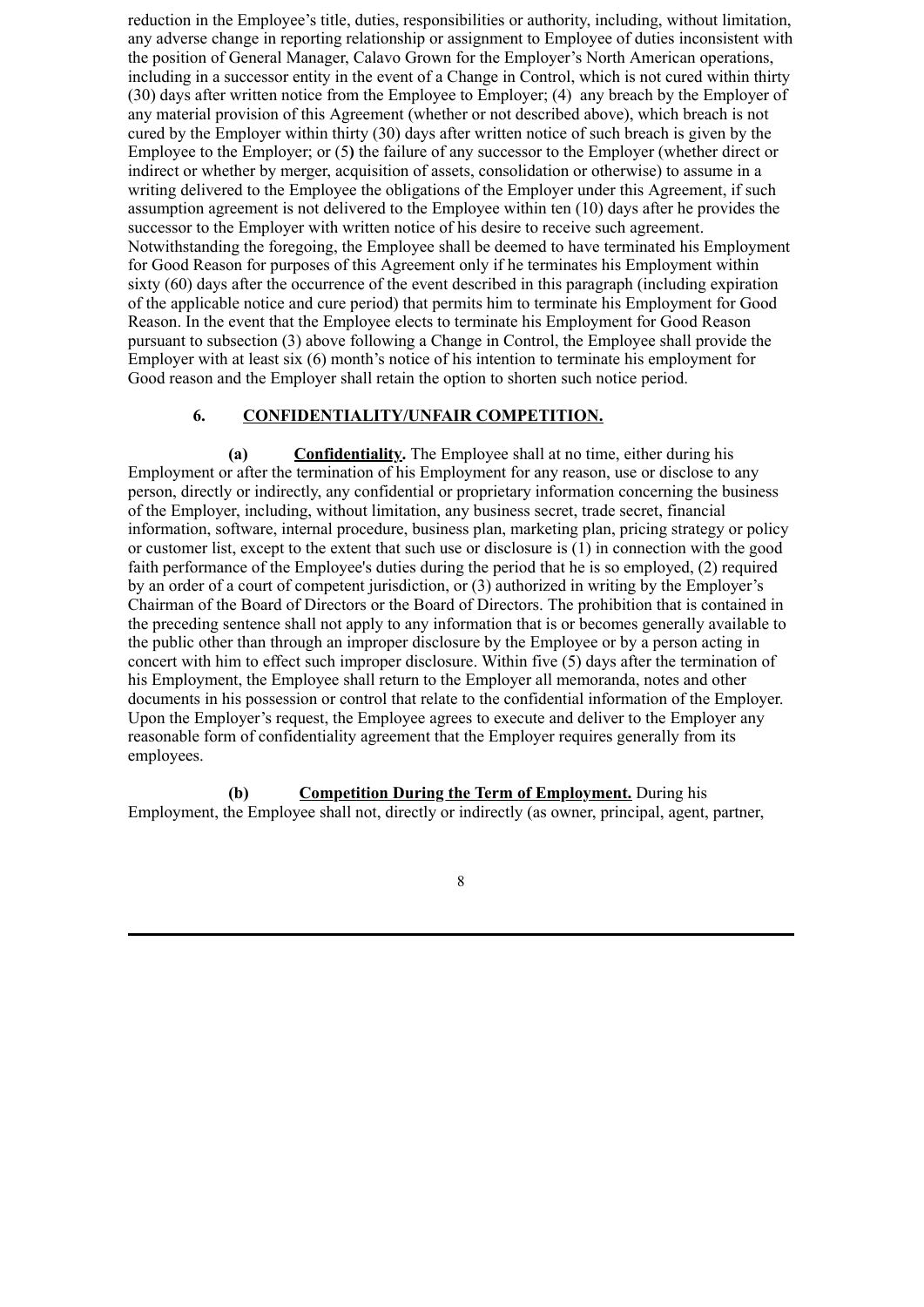officer, employee, independent contractor, consultant, shareholder or otherwise), (1) hire (or solicit for the purpose of hiring) or cause any other person to hire (or solicit for the purpose of hiring) any employee or officer of the Employer or (2) compete in any manner with the business then being conducted by the Employer. The prohibition that is set forth in the preceding sentence shall not be construed as prohibiting the Employee from acquiring and owning up to one percent (1%) of the outstanding common stock of any corporation whose common stock is traded on a national securities exchange.

**(c) Remedies.** If the Employee breaches any of the provisions of this Section or if the Employee breaches any of the terms of any other confidentiality or unfair competition agreement that he may enter into with the Employer, the Employer may, among its other remedies and notwithstanding any provision to the contrary in this Agreement, terminate all payments that are otherwise owed to the Employee under this Agreement, and the Employer shall be relieved of any obligation to make such payments to the Employee. Furthermore, the Employee acknowledges that damages and such termination of payments would be an inadequate remedy for his breach of any of the provisions of this Section, and that his breach of any of such provisions will result in immeasurable and irreparable harm to the Employer. Therefore, in addition to any other remedy to which the Employer may be entitled by reason of the Employee's breach of any such provision, the Employer shall be entitled to seek and obtain temporary, preliminary and permanent injunctive relief restraining the Employee from committing or continuing any breach of any provision of this Section.

# **7. INVENTIONS/WORK PRODUCT**

**(a) Work Product.** The Employee acknowledges and agrees that all writings, works of authorship, technology, inventions, discoveries, ideas and other work product of any nature whatsoever that are created, prepared, produced, authored, edited, amended, conceived or reduced to practice by the Employee individually or jointly with others during the period of his Employment by the Employer and relating in any way to the business or contemplated business, research or development of the Employer (regardless of when or where the Work Product is prepared or whose equipment or other resources is used in preparing the same) and all printed, physical and electronic copies, all improvements, rights and claims related to the foregoing, and other tangible embodiments thereof (collectively, "**Work Product**"), as well as any and all rights in and to copyrights, trade secrets, trademarks (and related goodwill), patents and other intellectual property rights therein arising in any jurisdiction throughout the world and all related rights of priority under international conventions with respect thereto, including all pending and future applications and registrations therefor, and continuations, divisions, continuations-in-part, reissues, extensions and renewals thereof (collectively, ''**Intellectual Property Rights**"), shall be the sole and exclusive property of the Employer.

**(b) Work Made for Hire; Assignment.** The Employee acknowledges that, by reason of being employed by the Employer at the relevant times, to the extent permitted by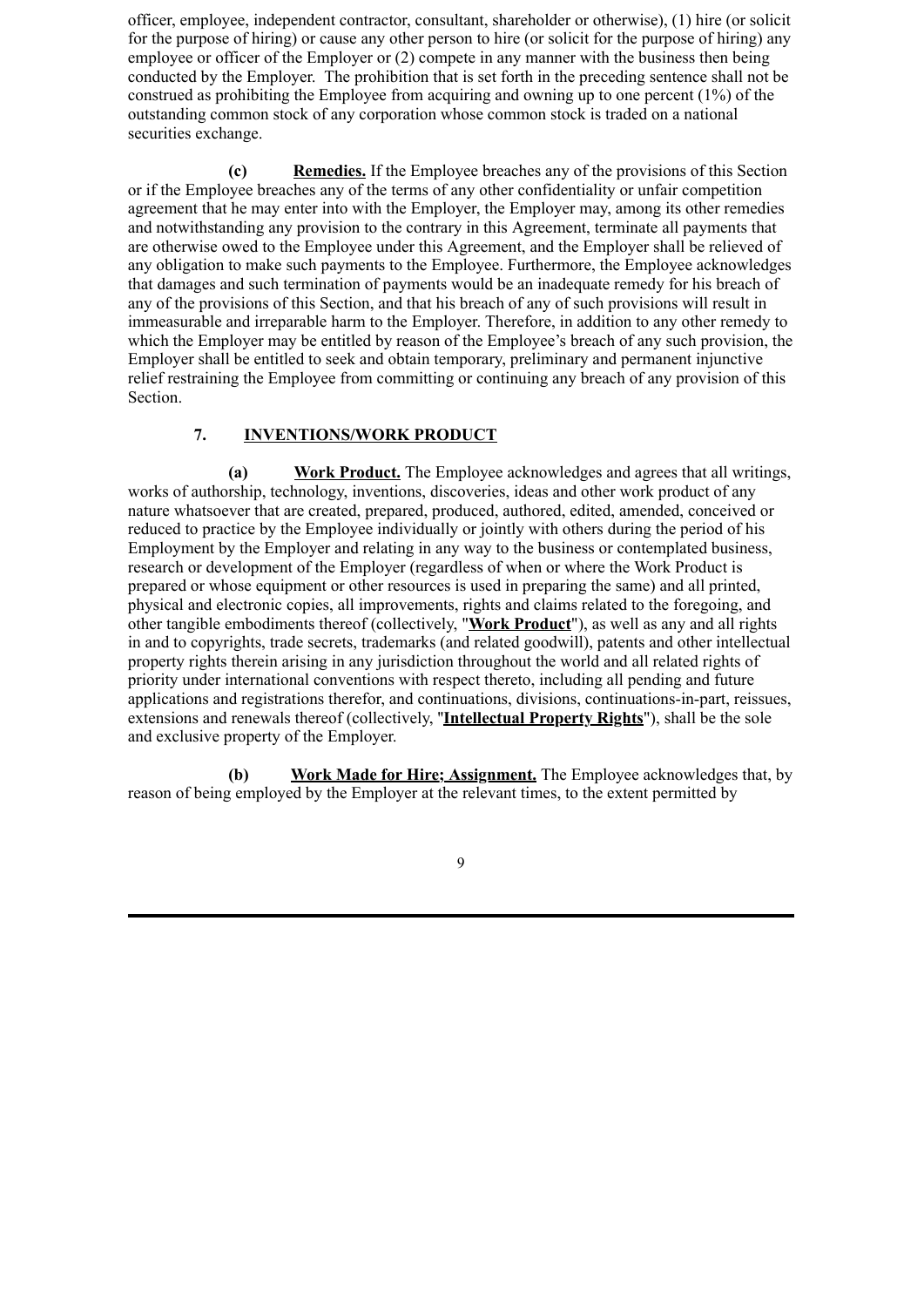law, all of the Work Product consisting of copyrightable subject matter is "work made for hire" ac; defined in 17 U.S.C. *§* 101 and such copyrights are therefore owned by the Employer. To the extent that the foregoing does not apply, the Employee hereby irrevocably assigns to the Employer, for no additional consideration, the Employee's entire right, title and interest in and to all Work Product and Intellectual Property Rights therein, including the right to sue, counterclaim and recover for all past, present and future infringement, misappropriation or dilution thereof, and all rights corresponding thereto throughout the world. Nothing contained in this Agreement shall be construed to reduce or limit the Employer's rights, title or interest in any Work Product or Intellectual Property Rights so as to be less in any respect than that the Employer would have had in the absence of this Agreement.

**(c) Further Assurances; Power of Attorney.** During and after his Employment, the Employee agrees to reasonably cooperate with the Employer to (1) apply for, obtain, perfect and transfer to the Employer the Work Product as well as an Intellectual Property Right in the Work Product in any jurisdiction in the world, and (2) maintain, protect and enforce the same, including, without limitation, executing and delivering to the Employer any and all applications, oaths, declarations, affidavits, waivers, assignments and other documents and instruments as shall be requested by the Employer. The Employee hereby irrevocably grants the Employer a power of attorney to execute and deliver any such documents on the Employee's behalf in his name and to do all other lawfully permitted acts to transfer the Work Product to the Employer and further the transfer, issuance, prosecution and maintenance of all Intellectual Property Rights therein, to the full extent permitted by law, if the Employee does not promptly cooperate with the Employer's request (without limiting the rights the Employer shall have in such circumstances by operation of law). The power of attorney is coupled with an interest and shall not be affected by the Employee's subsequent incapacity.

# **8. GENERAL PROVISIONS**.

**(a) Entire Agreement.** This Agreement (and any separate indemnification and confidentiality agreements that may be entered into between the Employer and the Employee) constitutes the entire agreement of the Employer and the Employee relating to the terms and conditions of the Employee's Employment and supersedes all prior oral and written understandings and agreements relating to such subject matter.

**(b) Notices.** All notices required or permitted by this Agreement to be given by one party to the other party shall be delivered in writing, by email and by registered or certified United States mail (postage prepaid and return receipt requested) or by email and by reputable overnight delivery service, to the Employer or the Employee, as applicable, at the address that appears on the signature page of this Agreement (or to such other address that one party gives the other in the foregoing manner or, in the case of the Employee, to his principal residential address on file with the Employer). Any such notice that is sent in the foregoing manner shall be deemed to have been delivered three days after deposit in the United States mail or one day after delivery to an overnight delivery service.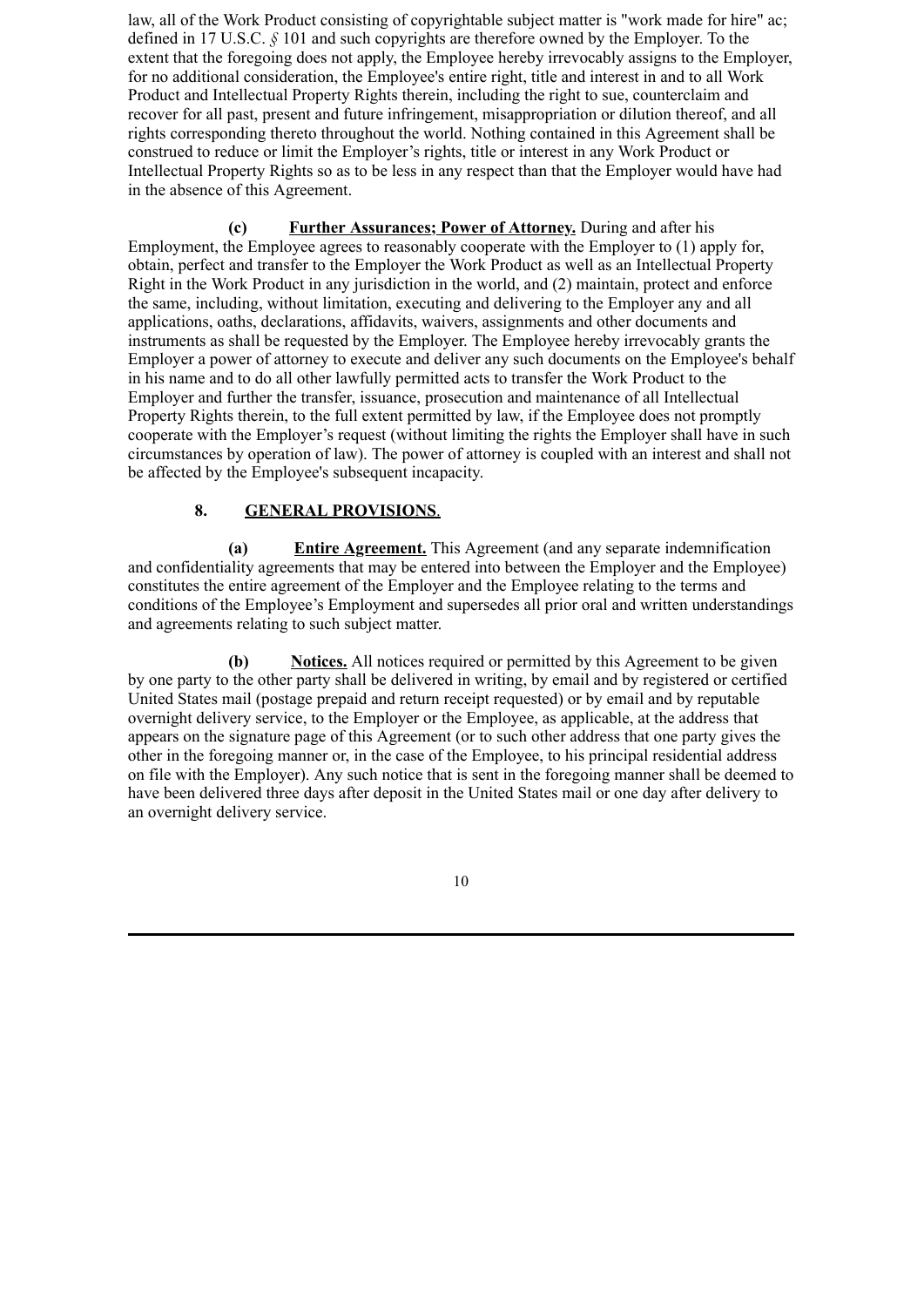**(c) Expenses.** Each party to this Agreement shall bear its own costs and expenses (including, without limitation, attorneys' fees) incurred in connection with this Agreement.

**(d) Amendment and Termination.** This Agreement may be amended or terminated only pursuant to a writing executed by the Employer and the Employee.

**(e) Successors and Assigns.** This Agreement shall be binding upon, and shall benefit, the Employer and the Employee and their respective successors and assigns (including, without limitation, the Employee's personal representative and beneficiaries and any corporation or other entity into which the Employer is merged); provided, however, that the Employee is not entitled to assign his obligations hereunder to another person. A successor of the Employer shall include, without limitation, any corporation or other entity that acquires, directly or indirectly, all or substantially all of the Employer's assets, whether by merger, acquisition, lease or another form of transaction. Any such successor to the Employer referred to in this paragraph shall thereafter be deemed the "Employer" for purposes of this Agreement.

**(f) Calculation of Time**. Wherever in this Agreement a period of time is stated in a number of days, it shall be deemed to mean calendar days. However, when any period of time so stated would end upon a Saturday, Sunday or legal holiday, such period shall be deemed to end upon the next day following that is not a Saturday, Sunday or legal holiday.

**(g) Further Assurances.** Each of the Employer and the Employee shall perform any further acts and execute and deliver any further documents that may be reasonably necessary to carry out the provisions of this Agreement.

**(h) Provisions Subject to Applicable Law.** All provisions of this Agreement shall be applicable only to the extent that they do not violate any applicable law and are intended to be limited to the extent necessary so that they will not render this Agreement invalid, illegal or unenforceable under any applicable law. If any provision of this Agreement or any application thereof shall be held to be invalid, illegal or unenforceable, the validity, legality and enforceability of other provisions of this Agreement or of any other application of such provision shall in no way be affected thereby.

**(i) Waiver of Rights.** Neither party shall be deemed to have waived any right or remedy that it has under this Agreement unless this Agreement expressly provides a period of time within which such right or remedy must be exercised and such period has expired or unless such party has expressly waived the same in writing. The waiver by either party of a right or remedy hereunder shall not be deemed to be a waiver of any other right or remedy or of any subsequent right or remedy of the same kind.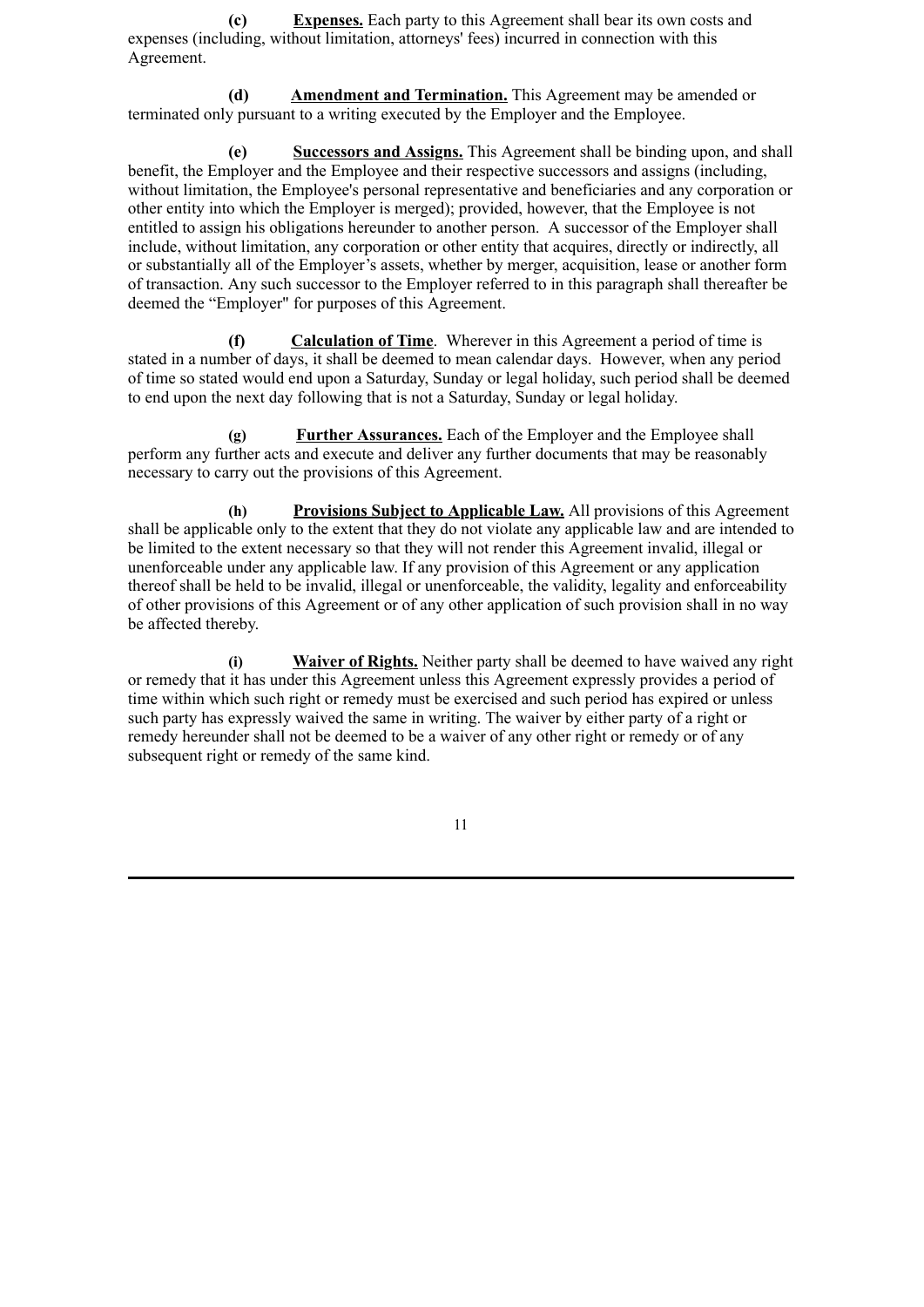**(j) Headings; Gender and Number**. The headings contained in this Agreement are for reference purposes only and shall not affect in any manner the meaning or interpretation of this Agreement. Where appropriate to the context of this Agreement, use of the singular shall be deemed also to refer to the plural, and use of the plural to the singular, and pronouns of one gender shall be deemed to comprehend either or both of the other genders. The terms "hereof," "herein," "hereby" and variations thereof shall, whenever used in this Agreement, refer to this Agreement as a whole and not to any particular section of this Agreement. The term "**person**" refers to any natural person, corporation, partnership, limited liability company or other association or entity, as applicable.

**(k) Representation of the Employee; Interpretation of This Agreement.** The Employee acknowledges and agrees that he has had an adequate opportunity to review this Agreement with his attorney prior to executing this Agreement, and that he is freely entering into this Agreement without coercion from any source. The Employer and the Employee have negotiated the terms of this Agreement, and the language used herein was chosen by the parties to express their mutual intent. This Agreement shall be construed without regard to any presumption or rule requiring construction against the party causing the instrument to be drafted.

**(l) Counterparts.** This Agreement may be executed in counterparts and by facsimile or electronic transmission in PDF format, each of which will be deemed an original but both of which together will constitute a single instrument.

**(m) Governing Laws.** This Agreement shall be governed by, and construed and enforced in accordance with, the internal laws of the State of California.

# **9. ARBITRATION**.

**(a) Submission to Arbitration.** Any dispute, controversy or claim arising out of or related to this Agreement, any breach of this Agreement or the Employee's employment with the Employer shall be submitted to and decided exclusively by binding arbitration in Los Angeles, California. Claims covered by this provision include, but are not limited to, the following:  $(1)$ alleged violations of federal, state and/or local constitutions, statutes, regulations or ordinances, including, but not limited to, laws dealing with unlawful discrimination and harassment; (2) claims for misappropriation of trade secrets, breach of fiduciary duty, or other duties owed by the Employee to the Employer; (3) claims based on any purported breach of contractual obligation, including but not limited to breach of the covenant of good faith and fair dealing, wrongful termination or constructive discharge; (4) violations of public policy; (5) claims relating to a transfer, reassignment, denial of promotion, demotion, reduction in pay, or any other term or condition of employment; (6) claims based on contract or tort; and (7) any and all other claims arising out of the Employee's employment with or termination by the Employer. This includes, but is not limited to, claims brought under Title VII of the Civil Rights Act of 1964; California Government Code Section 12960 *et seq.;* and any other federal, state or local anti-discrimination laws relating to discrimination, including,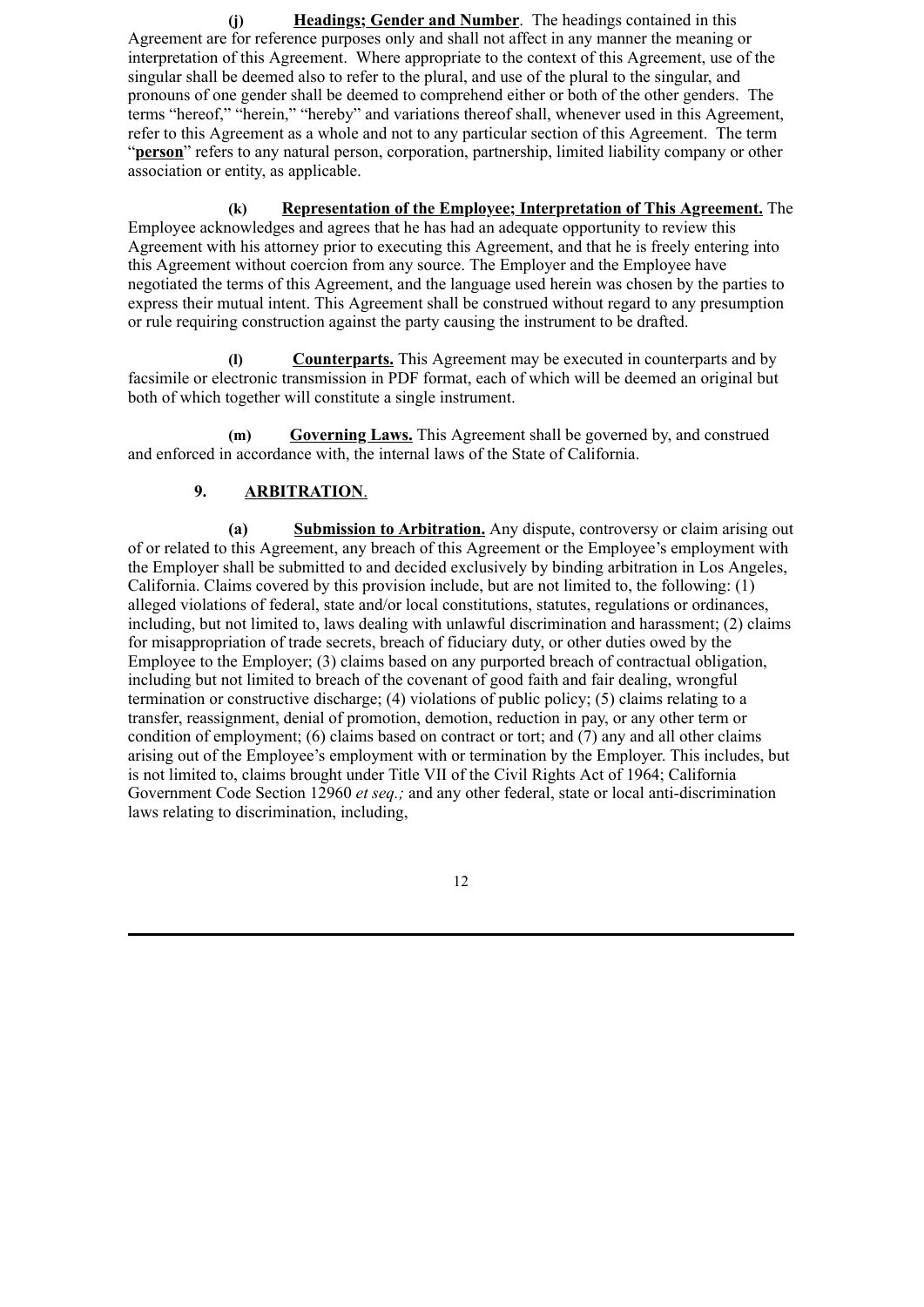but not limited to, those based on the following protected categories: genetic information or characteristics; sex and gender; race; religion; national origin; mental or physical disability (including claims under the Americans With Disabilities Act); medical condition; veteran or military status; marital status; sexual orientation or preference; age; pregnancy; and retaliation or wrongful termination in violation of public policy for alleging or filing or participating in any grievance or otherwise complaining of any wrong relating to the aforementioned categories or any public policy.

**(b) Exclusion of Claims.** The following claims are expressly excluded and not covered by this Agreement for final and binding arbitration: (1) claims related to Workers' Compensation and Unemployment Insurance; (2) administrative filings with governmental agencies such as the California Department of Fair Employment & Housing, the Equal Employment Opportunity Commission, the U.S. Department of Labor or the National Labor Relations Board; (3) claims that are expressly excluded by statute or are expressly required to be arbitrated under a different procedure pursuant to the terms of an employee benefit plan; and (4) claims within the jurisdictional limits of small claims court. Nor does this Agreement preclude either party from seeking appropriate interim injunctive relief pursuant to the California Code of Civil Procedure or applicable federal law before arbitration or while arbitration proceedings are pending.

**(c) Arbitration Provider and Rules.** Any claim arising between the Employee and the Employer covered by the arbitration provisions of this Agreement shall be submitted to final and binding arbitration in the rules and procedures of JAMS, or any successor entity thereto, in effect upon the date the claim is submitted in writing to the Employer or the Employee, to which rules and procedures the parties hereby expressly agree. Such rules may be found at https://www.jamsadr.com/rules-employment-arbitration/ Such rules allow for discovery by each party as ordered by the arbitrator. The arbitrator must allow discovery adequate to arbitrate all claims, including access to essential documents and witnesses. In making his or her award, the arbitrator shall have the authority to make any finding and provide any remedy.

**(d) Written Award Required.** The arbitrator must issue a written award. The arbitrator shall, in the award or separately, make specific findings of fact, and set forth such facts in support of his or her decision, as well as the reasons and basis for his or her opinion. Should the arbitrator exceed the jurisdiction or authority here conferred, any party aggrieved thereby may file a petition to vacate, amend or correct the arbitrator's award in a court of competent jurisdiction, pursuant to applicable law.

**(e) Fees and Costs.** To the extent required by law, the Employer shall pay the arbitrator's fees and other administrative costs of arbitration, and other reasonable costs as specified by the arbitrator under applicable law so that Employee does not have to bear any cost which he would not have to bear in court beyond any amount which would have to be paid as a filing fee in a superior court. The arbitrator may award attorneys' fees and costs to the